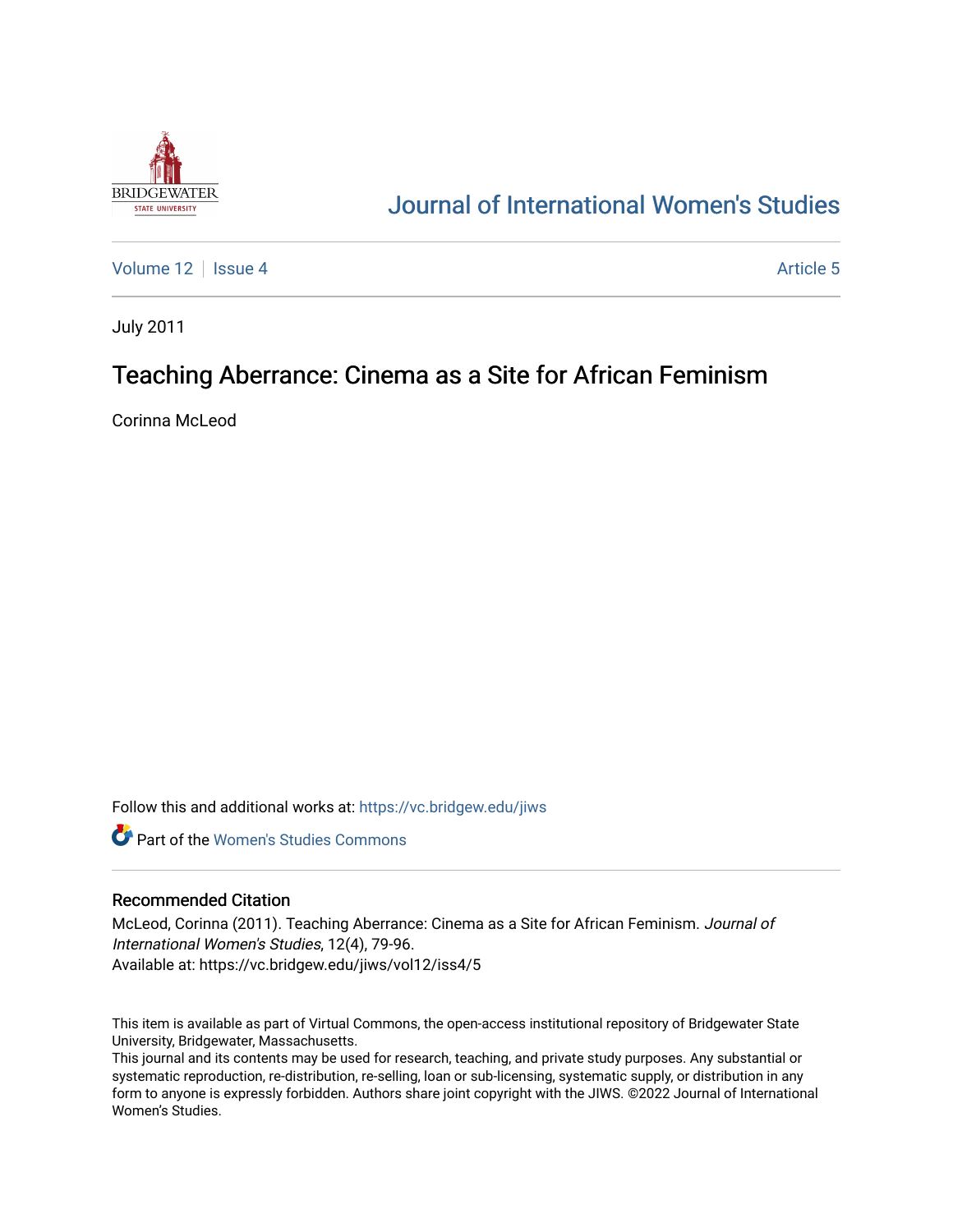## **Teaching Aberrance: Cinema as a Site for African Feminism**

By Corinna McLeod<sup>[1](#page-1-0)</sup>

#### **Abstract**

This article examines the influence of colonialist instructional cinema on modern African cinema production. The four films--*Neria*, *Everyone's Child*,*Wend Kuuni*, and *Taafe Fanga--* differ in national origin, thematic approaches, and cinematic technique, but they share in displaying an element of instructional cinema. The instructional nature of the films asserts the value of women in postcolonial African societies, who, in the space of the films as in real life, are the double-colonized subject

*Keywords:* feminism; African cinema; postcolonialism

#### **Introduction**

*Most important is the role of the cinema in the construction of peoples' consciousness. Cinema is the mechanism par excellence*  for penetrating the minds of our peoples, influencing their *everyday social behaviour, directing them, diverting them from their historic national responsibilities*. – Med Hondo[i](#page-16-0)

Without the development of African Cinema, Med Hondo writes, Africans will continue to be colonized through imported film.<sup>[ii](#page-16-1)</sup> Recent African cinema seeks to counter the cinematic imperialism, and as with literature, recreate national identity, reawaken pre-colonial traditions, and advocate societies based on gender equality. Cinema has a strong historical presence in Africa through colonialist cinema<sup>[iii](#page-16-2)</sup> and through a second type of cinema that Femi Okiremuete Shaka differentiates as colonial, instructional film. Instructional film was first used by colonizers in the early  $20<sup>th</sup>$  century to aid in what was then seen as "development," and later as a counterforce to Hollywood's representation of Africans in such films as *King Solomon's Mines*, the *Tarzan* series, and *She*. [iv](#page-16-3) Though critics such as Diawara and Ukadike have perceived colonial, instructional films as racist productions, "motivated more by paternalistic attitude than by genuine altruism," Shaka argues that critics should distinguish between the intentions of the films and the films as a product. According to Shaka:

> The stated aims and objectives [of instructional films] were to teach Africans modern methods of social development, hence the emphasis on films as a teaching aid, on modern medicine, modern methods of farming, banking, village and urban planning for hygienic purposes, co-operative societies, etc. The films do not represent Africans as lacking knowledge of these things; they merely posit them as doing things in the old and traditional way. $\mathbf{v}_1$

 $\overline{a}$ 

<span id="page-1-0"></span> $1$  Associate Professor of English 229 Lake Huron Hall Grand Valley State University 1 Campus Drive Allendale, MI 49401. office phone: (616)-331-8576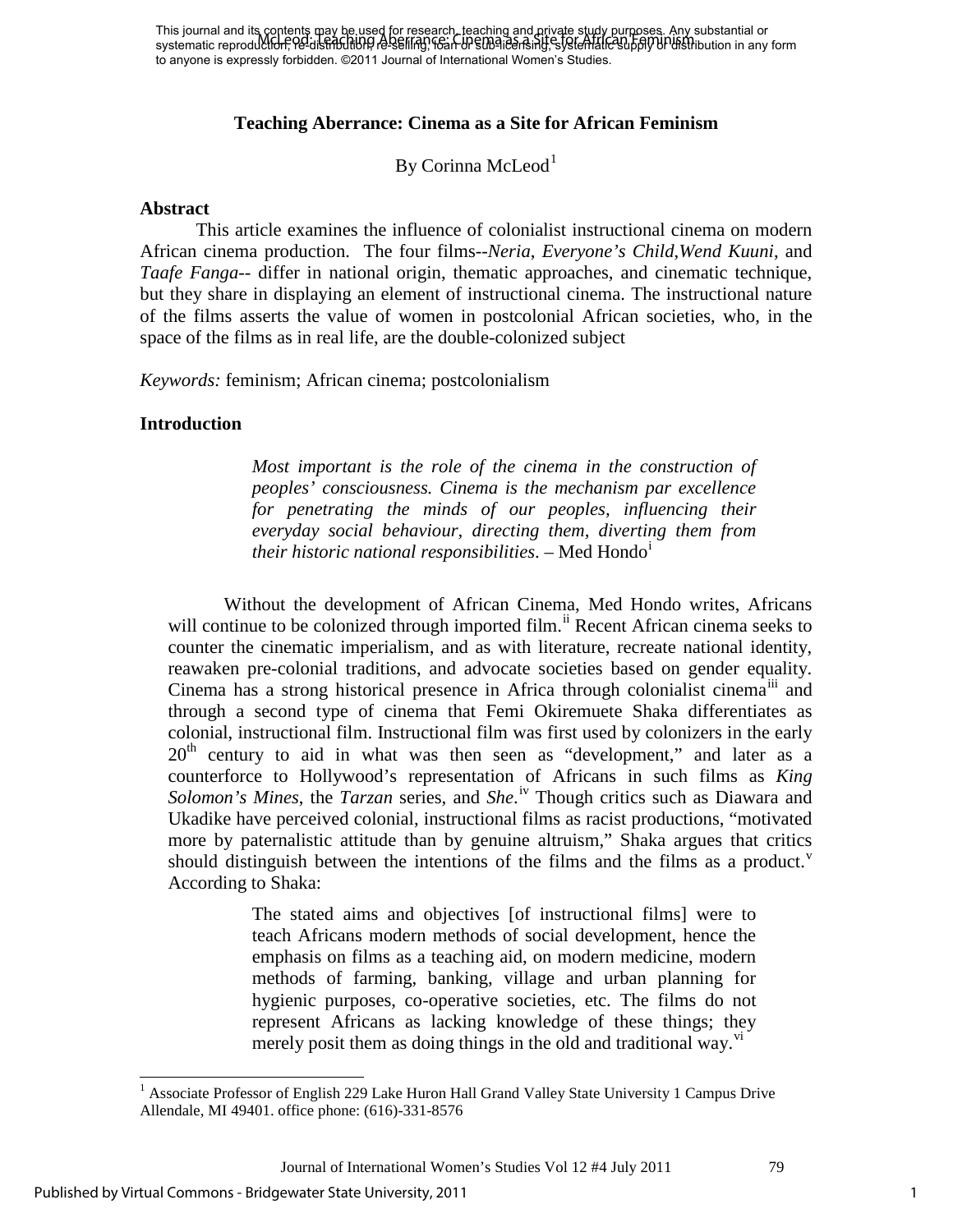Despite his use of the word "modern" (in this case, meaning Western) Shaka asserts that instructional film showed Africans in a positive manner. For Shaka, the films depict Africans as "knowing and knowledgeable beings, as people with independent minds of their own" and thus a departure from colonialist cinema's representation of Africans as tantamount to animals.<sup>[vii](#page-17-0)</sup> According to Shaka, instructional cinema differs from colonialist cinema in that its use of African actors represents an empowering movement for its sub-Saharan audience and portrays Africans in a progressive reform and development.

With this tradition in mind, viewers of African cinema should build the bridge between instructional cinema, traditional oral culture and the development of a modern African cinema. The four films I will examine all display an element of instructional cinema, and the instructional nature of the films assert the value of women in postcolonial African societies, who, in the space of the films as in real life, are the doublecolonized subject. In *Neria* (1992), a woman must fight her in-laws to keep her property and maintain custody of her children after the death of her husband. *Everyone's Child* (1996) tells the story of four children whose parents die of AIDS and the eldest daughter's struggle to keep the family alive. In *Wend Kuuni* (1987), the director shows that even as women are relegated to the background in the story they still function as catalysts for the three major events in the film. Finally, I look at *Taafe Fanga* (1997), in which a whole village of women seeks to teach men to respect and value the role women play in society. The overarching question that I address is how the "aberrant" woman functions in African film and whether or not her seeming misbehavior signifies an opportunity for the filmmakers to invoke elements of the instructional film genre to advance a feminist position. My use of the term "abberrant" is a self-conscious one. This article reclaims the word from a position on the periphery to where it becomes the center for dialogue regarding the role of women as (re)presented by film.

Perhaps Nwachukwu Ukadike overstates black African cinema's role in the "revolutionary transformation" of society. <sup>[viii](#page-17-1)</sup> The films outlined in this chapter advocate a reform of society that returns to an appreciation of women that existed in precolonial society. The films struggle to fulfill Ukadike's requirement to "decolonize the mind"<sup>1X</sup> by reinstating traditional culture and reminding the audience that women have long been the keepers of custom. Just as the feminized landscape was devalued by colonists, so too have the women been devalued and depreciated in the wake of colonialism. In each film, a female figure marks her connection to tradition and heritage by employing oral culture to tell a story, recite an historical myth, or pass on wisdom to another generation. The use of traditional oral culture in the films, and its emphasis on a moral or instructional element, informs the African audience's understanding of the film. By linking cinema to traditional oral culture, the directors bring the past into the present. Thus cinema is a decolonizing enterprise; in bringing traditional oral culture into the forefront of the narratives, the narratives contribute, as Ukadike would want, to the "development of a radical consciousness."<sup>[x](#page-17-3)</sup> Modern cinema employs the strategies of early instructional films to bring about a return and reassessment of traditional cultural values. The films reawaken African mythology and practices by reteaching their position in a modernized society that struggles to find a place for tradition in the wake of violent colonization and refutation of African past. The new language developed in the films I have described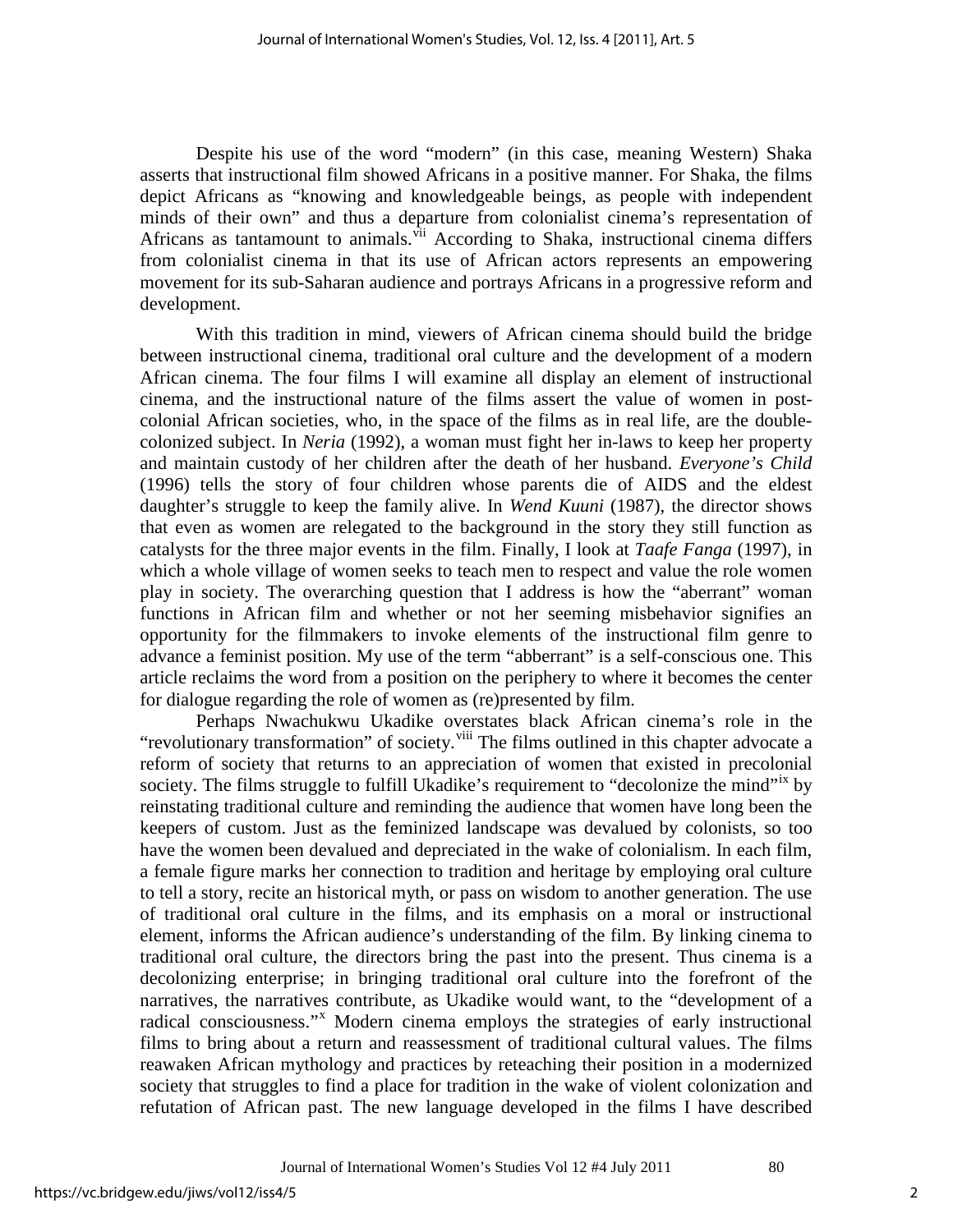blends instruction with oral traditional culture to produce cinema that empowers Africans and especially African women in a post-colonial society.

#### **The 'Aberrant' Woman**

 In *Neria*, director Godwin Mawuru's adaptation of a story by Zimbabwean film director and award-winning novelist Tsitsi Dangarembga, the audience is shown the story of Neria and her husband Patrick, a modern couple living in Harare, Zimbabwe. Through the sympathetic lens of the camera that depicts their idyllic home life, we follow the couple and their children as they repaint their house and reflect contentment and prosperity. Mawuru emphasizes the industriousness of both Neria and Patrick, and emphasizes Patrick's reliance on Neria as an equal partner in the family. When Patrick dies in a bicycle accident, we see how Neria is the victim of tradition as one of her husband's brothers, Phineas, appropriates her land, her property, and her children. The film takes great pains to correct the "tradition" of land grabbing $x_i$  and the assumption of the deceased husband's property by the husband's family. Significantly, Ambuyu, the mother of Patrick who had been all too willing to disparage her daughter-in-law, eventually sides with Neria, rebuking Phineas for his greed. This late alliance transcends the burgeoning family feud and unites the two women in the face of a discriminatory patriarchal tradition. Throughout the film Mawuru asks whether it is tradition that is wrong, or whether it is tradition that is abused, or whether it is that there is no longer a place for tradition?

The figure of the woman in conflict does well to represent not just the plight of women in a changing society but how women have been the keepers of tradition in African societies. Women, as the primary caretakers, teach the day-to-day customs to the children. We see through Ambuyu and Patrick's family that non-traditional women are a threat to social order. Those most threatened, the film indicates, are men such as Phineas who would abuse the system. Other men, such as Patrick, would benefit by the shift in tradition because they are innately good people to begin with and would appreciate gaining a partner who can contribute to the household in a changing modern society. In fact, throughout the beginning of the film, Patrick and Neria laugh a little at their own alienation from village life. Neria can no longer balance a water vessel on her head; when she drops the pot in front of her sister-in-law the two share a shocked moment and then laugh. The effect of this moment is still powerful: Neria has lost her village ways, and when the women return to the village from the well, Phineas' wife is bearing water while Neria carries nothing. Though the characters in the film do not remark upon this episode, this moment conveys a feeling of foreboding--Neria appears useless, as her mother-inlaw has tried to say, and foreshadows a placelessness Neria will later experience.

Conflicting with this representation of uselessness is a story told simultaneously through interchanging scenes by Ambuyu and Patrick. The story is of a man who leaves the village to make his fortune while his wife stays in the village and creates a fortune through her animal husbandry and traditional values. Told by two people in simultaneous switch frames (the film moves back and forth between Patrick in the car (modernity) and Ambuyu in the village (tradition), the filmmaker creates two viewpoints of the story: from the perspective of Ambuyu it reflects the traditional value of a wife who knows the way of the village; from the perspective of Patrick, the story explains how he values Neria for helping to build a home and a financially successful life together in the city.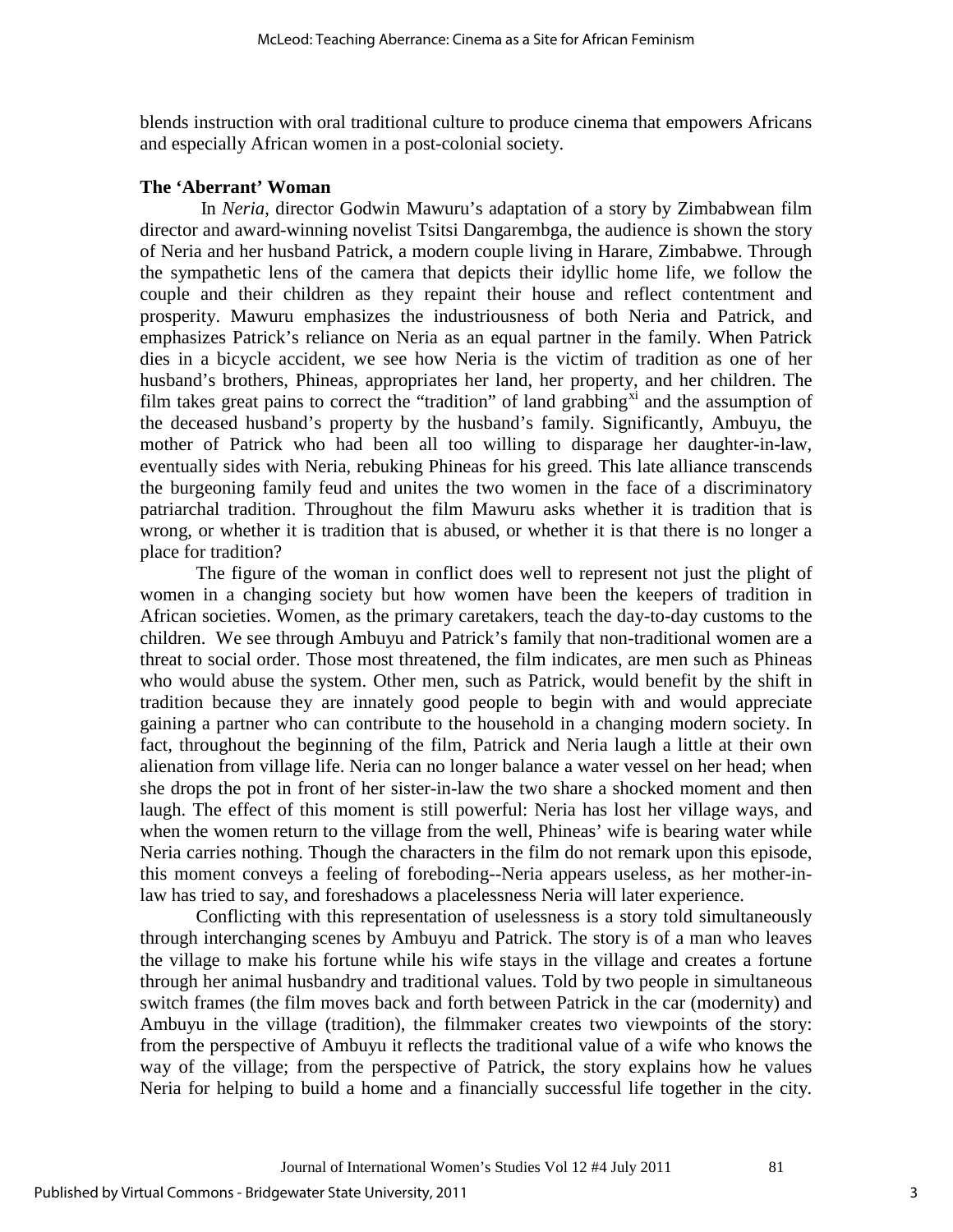The dual telling of the story from two symbolically disparate locations, narrators, and perspectives as well as the active camera shift conveys both the universal understanding of this narrative and instructs the audience to consider consciously the position of the narrator. The authorship of the story, shared between Phineas and Ambuyu, locates Neria's subjectivity as caught between these two narrations.

The idea of aberrant womanhood is not left to Neria alone; the other aberrant woman in the film is Connie, the divorcee who provides Neria with emotional and financial support as she battles her husband's family. Neria resists consulting a lawyer because she does not want to "fight the blood of [her] children." Connie's position in the film is one of encouragement for Neria, but she is also a figure of loneliness. At the beginning of the film, we see her watching Patrick and Neria wistfully as they work together on painting the house. Husbandless and childless, Connie foreshadows the moment when Neria is also left alone. But rather than representing a source of isolation and failed womanhood, Connie's ability to rally Neria to fight her in-laws reflects an urbanization and modernization of womanhood. Connie represents the modern Zimbabwean woman able to support herself in a prosperous independent manner in the city; she is a woman who is not dependent on patriarchal village traditions. Already distant from the traditional village life, Connie's encouragement to fight the landgrabbing serves as the final push that severs Neria's allegiance to tradition.

Far from becoming isolated, Neria is shown to have the support of the women around her. The women in her sewing group take up Neria's cause--weeping with her, celebrating with her, presenting a show of force at the courthouse. One woman vows to be there for the hearing "even if I have to lie to my husband". There is still a conspiracy element that Mawuru clearly incorporates into the film: unwilling and perhaps unable to revolt directly against the patriarchy in their own lives, these women must subversively revolt through their support of Neria. Neria becomes the chosen one, the figurehead and the possible sacrifice for these women. As she succeeds, she succeeds for all women. As a sign of this, she is celebrated in song by her brother, Jethro--especially at the ending of the film. The transition of Jethro's song from one he croons to his troubled sister to one he sings in a crowded club signifies that the song becomes a vehicle by which Neria is made an Everywoman.

The theme of patriarchy and abuse or neglect of tradition by men is revisited in *Everyone's Child*, a film directed by Tsitsi Dangarembga. It tells the story of Tamari, her brothers Itai and Nhamo, and her sister, Norah. The opening scenes show Tamari taking care of her failing mother and the two youngest children, Norah and Nhamo. She steals a few precious moments to spend with her musician boyfriend whom she implores to take her away. The mother soon dies, and the film chronicles Tamari's attempts to keep the family together. When their Uncle Ozias takes the family's cattle and plow as repayment for their deceased father's debts, the children are left destitute and with no means to make a living on their village farm. Abandoned, the children struggle for food. The money begins to run out, and Itai is lured away to the big city, Harare, after hearing Uncle Jimmy tell stories of easy money and plentiful jobs. Itai leaves Tamari to care for Norah and Nhamo, and goes to the city, intent upon getting a job and sending money back to Tamari. When Itai reaches Harare, he learns it is not the land of opportunity afterall. Uncle Jimmy is nowhere to be found, and Itai falls in with a street gang. Barely able to survive himself, Itai is unable to send money back to the village.

4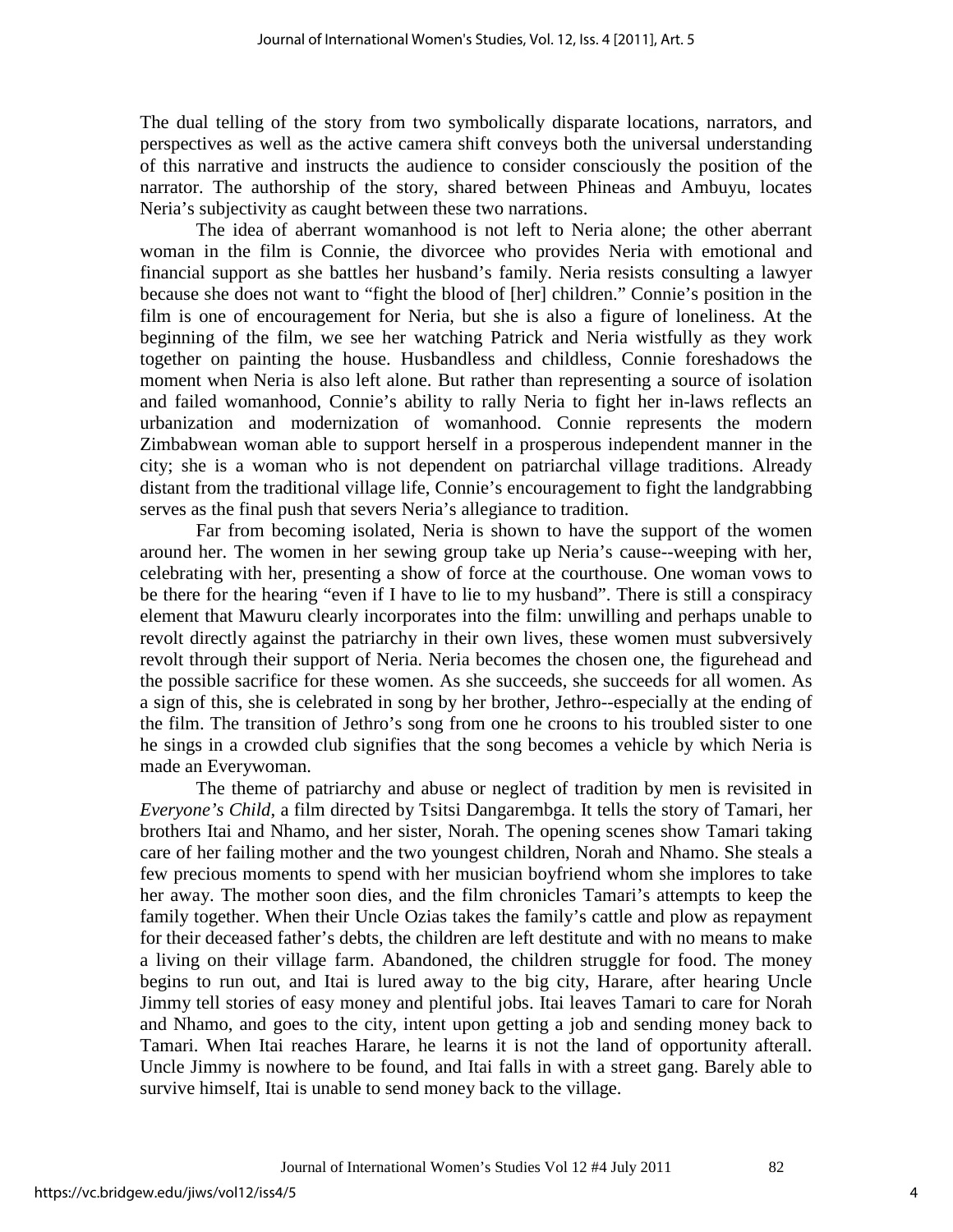The separate trials of Itai and Tamari are told in a simultaneous and interwoven narrative. Itai's struggles in the city run parallel to Tamari's. Itai represents the thousands of desperate, uneducated youths on the city streets. Tamari symbolizes those left behind in villages struggling to maintain the village values. At his or her lowest point, each sibling is offered the option of prostitution. Itai, starving, depressed, and confused after his first experience with huffing, is solicited by a white man who pulls up in a car at the street corner. Under the influence of the chemicals, Itai gets into the car. In the meantime, Tamari is finally seduced by the shopkeeper, Mdara Shaghi, who promises to be her benefactor if she will only "be nice" to him. In Itai's case, he is "saved" by the gang members who pull him out of the car and berate him for almost falling victim to a male predator. Tamari, despite her location within in the village, has no similar group of supporters, and does become the victim of the shopkeeper.

The film implies that Tamari trades sex for a new dress and food for her younger siblings. She then faces the derision of the village. Former schoolmates and neighborhood women call her a prostitute and shun her, refusing to associate with her. Even the schoolteacher, who had first appeared sympathetic to Tamari's plight, treats her as a woman of ill repute and makes veiled sexual propositions to her when she comes to pay Norah's school fees (with money "borrowed" from Shaghi). Eventually, the tide turns for Tamari after Nhamo accidentally dies in a fire. Forced to accompany Shaghi to a bar, Tamari had to leave Norah and Nhamo alone. The home catches fire, and only the twisted remains of Nhamo's toy helicopter remind the viewers of destroyed promise and a lost future. Nhamo's death sparks Uncle Ozias's realization that he had failed to protect the family. He initially tries to excuse himself from responsibility by saying he was repulsed and ashamed by Tamari's reputation, but an old woman from the village reminds him that Tamari would never have had to resort to prostitution had the uncle respected tradition and taken the four children into his care. The film ends on an upbeat note: Itai has returned from the city (and jail) and he, Tamari, and Norah will be taken care of by the uncle. The final scenes of the film show an entire village pitching in to repair the thatch on a home.

One element of the instructional message of the film is that a village and family should rally to care for the children. However, in this film, one of the most-watched in Africa, the feminist subtext highlights the desperation, isolation and vulnerability of women. Despite her attempts to make mats to sell and her hard work to care for the family, Tamari's fate is largely determined by men. Her uncle abandons her, the shopkeeper and schoolteacher see her as a sexual object, the minister offers prayers and nothing else, and Itai, who hovers on the cusp of manhood, is unable to provide for her. In fact, Itai is feminized because he, too, nearly becomes a sexual victim. Though it may be difficult to see Tamari's prostitution as a feminist action, it should be seen as thus. Tamari's prostitution, which puts her at risk for the very disease that kills her parents, enables her to uphold her responsibilities as an elder sister and provide for her younger siblings. Unlike Itai, who at least had the hope of a job in Harare, Tamari's only option to endure is to subvert the patriarchal system of protection. Her position as the aberrant woman, a prostitute, is the mechanism for her family's survival. Tamari displays her ironic empowerment (despite her victimized status) by actively seeking out Norah's school fees from Shaghi. Her acquirement of the fees and her willingness to face the unwelcome suggestions by the schoolteacher demonstrate Tamari's determination to help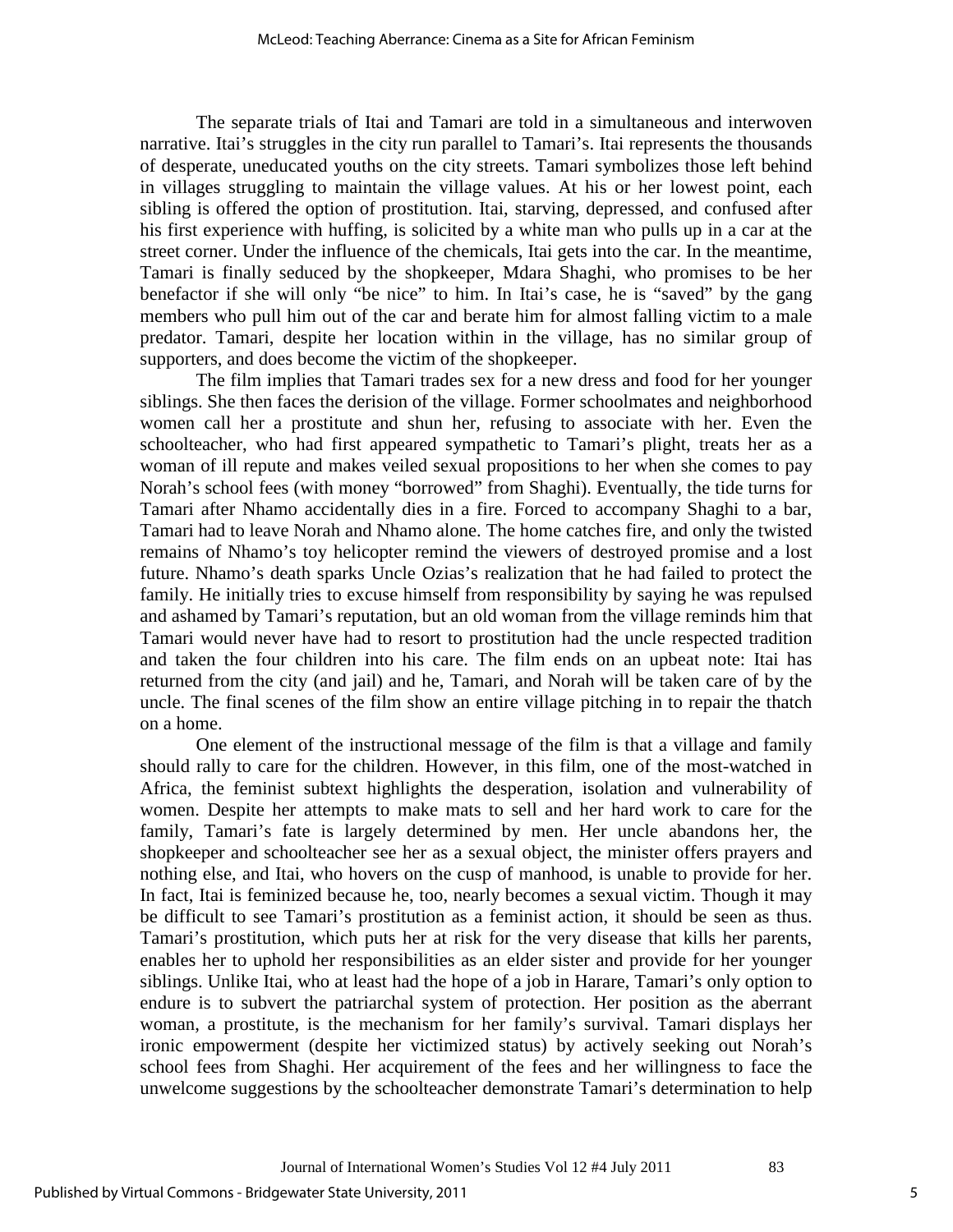other women by making Norah the beneficiary of her actions.

*Wend Kuuni*, by director Gaston Kabore from Burkino Faso is another film in which the aberrant woman plays a predominant role in the story line. In this film, a woman refuses to remarry after the death of her husband. As a result, she and her son are chased from the village. They wander lost in the wilderness until she eventually dies. A traveler finds the child and takes him to the nearest village. He is adopted and named Wend Kuuni, or "gift from God," by the family that takes him in. Only towards the end of the film do we find out Wend Kuuni's origins and the story of his mother and their flight from their home village. The revelation of Wend Kuuni's mother's desire to escape an unwanted marriage, the villager's accusation that she is a witch, and her flight from the village and tradition make her aberrance the catalyst for the entire film. It is important to the interpretation of the film that Wend Kuuni's revelation comes after another catalytic episode, the death of a village man. Timboko, the dead man's young wife, to the shock of the villagers, had condemned her husband as old and impotent. Her behavior, or rather aberrant anti-behavior, is key: this is the second of the three major moments in the film punctuated by aberrant women. In fact, the story of Wend Kuuni's earlier life is only revealed to the audience as we listen to Wend Kuuni's griot-like recitation of his story to his younger sister, Pongnere. She marks the third manifestation of aberrant women in the film: having been forbidden to play in the fields and herd the cattle (a boy's life) she disobeys in order to follow Wend Kuuni. Additionally, she had been forbidden to hear the story of Wend Kuuni's life before joining her village, but she cajoles him into telling her. The question remains as to whether or not the film has a positive or negative ending for women. It appears that Pongnere, because of her resistance to her mother's restrictions, is bound to follow in the footsteps of the other misbehaving women in the film. Her *choice* to eavesdrop on the story of Wend Kuuni's origin indicates that she appears destined to become an aberrant woman who serves as a catalyst for male disaster like the other women in the film. But Pongnere is differentiated from the other female figures in the film because Pongnere is still a girl, and not a woman. She marks a border between the insider and outsider and her position as aberrant makes her the vehicle of transmission: Pongnere's aberrance is the only way the audience learns Wend Kuuni's story. Displayed as an active figure in a tradition in which women are allocated a more obedient, static role (Pongnere's movement outside of the village is juxtaposed to her mother's location within the village), her active refusal to obey creates the feminist discourse of the film and the vehicle by which we become aware of the masculinist text. In fact, the obedience of Pongnere's mother, Lale --Wend Kuuni's adoptive mother -- is at odds with the depiction of all the other women in the film. Lale's relatively minor role in the film shows that within the confines of a very traditional setting, tradition can still be read as placeless and lifeless for women. This becomes problematic; the tradition/modernity dichotomy set up by the film challenges the privileging of modernity. Tradition and obedience embodied in the mother may appear, through Pongnere's rejection of traditional women's roles (as in her desire to be a herder with Wend Kuuni), as at first indicating the director's rejection of the traditional roles as well. However the mother is a guiding force throughout the film, and her constancy becomes symbolic of tradition's constancy in the midst of change.

The three major movements in the film *Wend Kuuni* are punctuated by female figures: the other two women are associated with tragedy, so what has director Kabore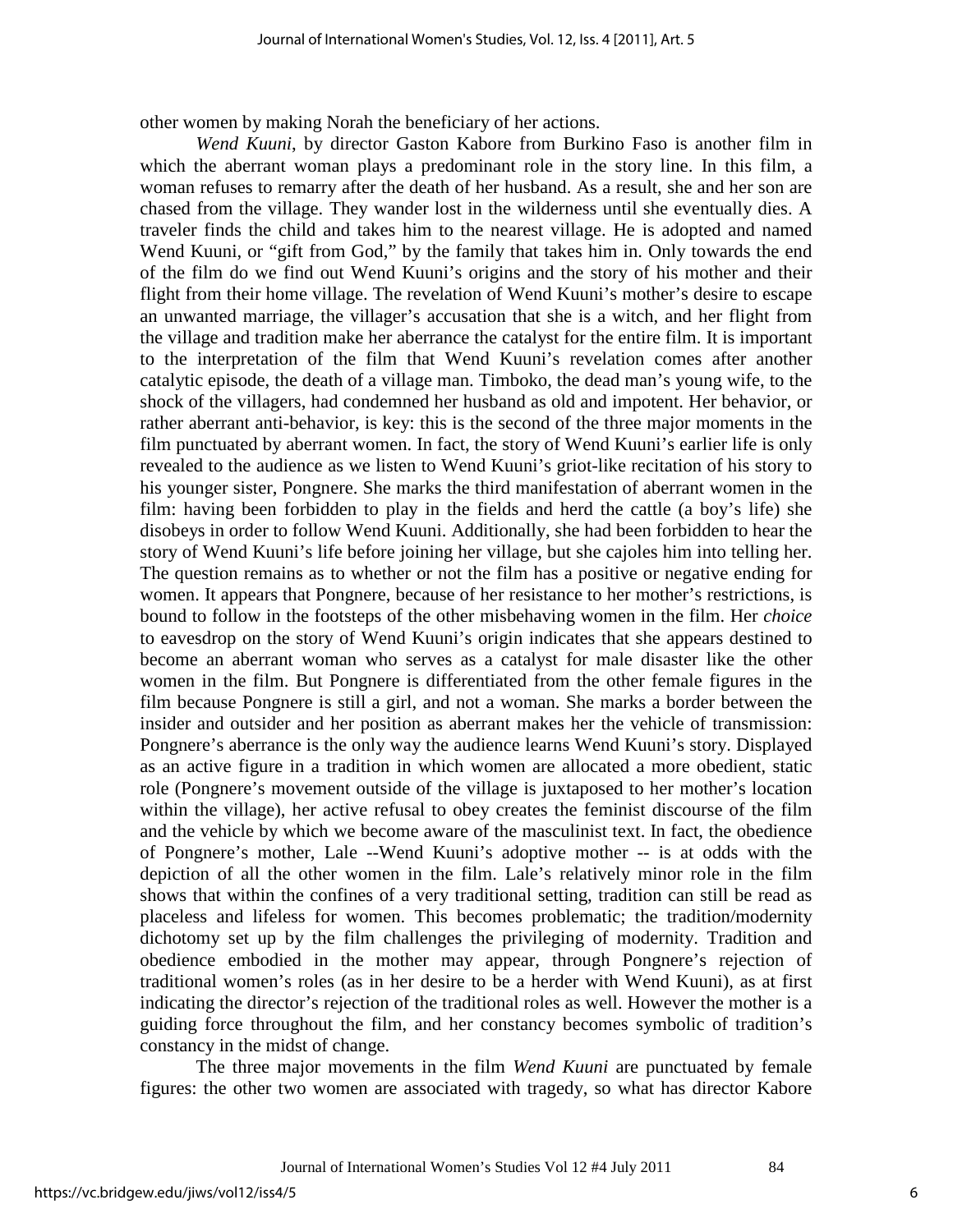done to allow the audience to think that Pongnere's future does not hold the same? Is it that women are the catalysts for society's trials and tribulations? By refusing to remain in place, are these women bringing a localized destruction, if not a cultural and traditional destruction? If rebellious women lead to disaster visited upon men, how can we see this film as a feminist text?

 An answer to these questions might be found in *Taafe Fanga*, or "Skirt Power." In this film by Adama Drabo from Mali, the village women rebel against patriarchal authority and seek to redefine power in their society. The film opens with scratchy, phonographic, French music and the camera pans to a crowd of black Africans watching a white, French cabaret on an old, black and white television set. A griot arrives in the hall where the people are seated and, as he passes in front of the television, he switches off the program. His arrival and his dismissal of the French program are significant commentary and a predictor to his impending narrative. He represents someone reclaiming tradition and the past from modernity and colonialism. His gesture of turning off the television is a summons to the people to turn away from colonial entertainment and to turn back to their past. He invites the audience to tell him where he should take them; the audience calls out a few names, but then falls silent at the arrival of a tall, beautiful woman dressed richly in red and gold clothing. Her attire is by far the most expensive and luxurious in the room. She is out of place both by her dress and by her manner. She stands where everyone else is already seated. She looks around for a seat and finds one, but is stopped by one of the men who tells her that she cannot sit in her chosen spot as that is the men's side of the room. She ignores him. He raises his hand, it seems, to slap her, but she catches his wrist in hers, holds it, and then forces it down to his side. Her appearance, her strength, and her silence make her an extraordinary and aberrant figure. But she, too, settles down to hear the griot's story. Like the other aberrant women from *Neria, Everyone's Child,* and *Wend Kuuni*, her anti-behavior serves as the catalyst for the film, sparking the griot's story about a women's revolt.

In the griot's story, the women of a village gain the mask of the Andumbulu and use it to frighten the men into submission. The mask is attained when Yoyeme goes out to get firewood after her husband refuses to gather the wood for her, worried as he is that the other men of the village might mock him for doing "women's work." Yoyeme ventures out of the village compound into the hills and stumbles upon the Tellems and the Andumbulus--mystical figures of local lore. In her fright, Yoyeme panics and attacks one of the Andumbulu and knocks it down. Deciding that she had to have proof of this encounter, Yoyeme rips the mask from the Andumbulu and flees back to her village. In the meantime, the Andumbulu calls a curse down upon women as punishment for Yoyeme's theft.

When she reaches the village, Yoyeme shows the mask to her neighbor, and the two begin to plot revenge on men. Part of the legend surrounding the Andumbulu is that men will either die or be driven insane at the sight of the creature, so the two women conspire to use this superstition to their advantage. Tired of their hard work with no support from the men, the women of the village use the stolen mask to organize an appearance of a fake Andumbulu who orders the men to learn to do the women's work and for the women to live the life of men.

 The women of the village are delighted with this news, and the men are frightened into submission by the figure of the "demon." The next segments of the film trace the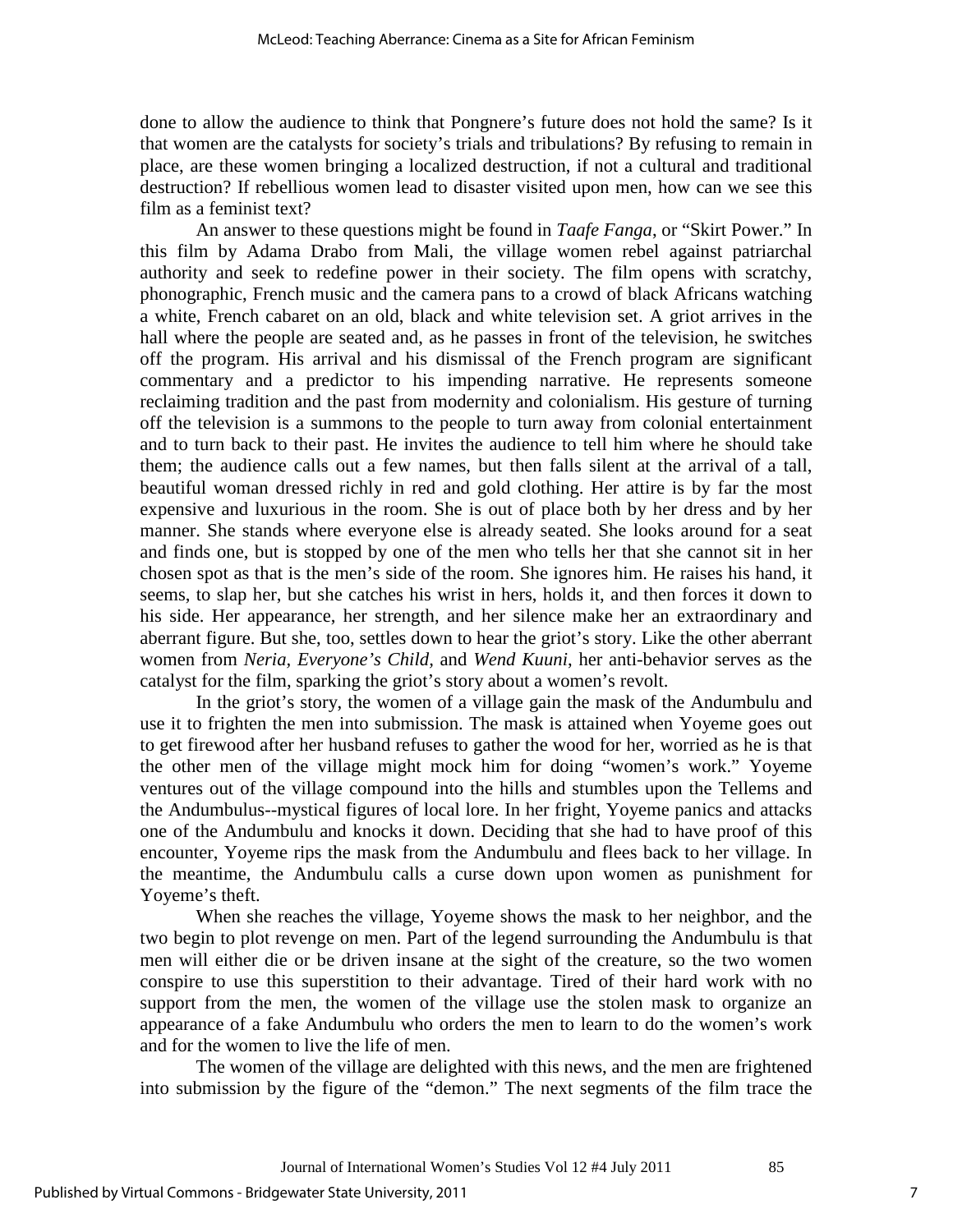comical adaptations of the men learning to cook, to care for the home, and to respond to their wives' sexual demands. The women delight in the respite they have been given from their household domain and they hold meetings at the sacred gathering places of the men, they drink wine, and sit and talk late into the night, adopting the very habits they had resented. The transition is completed by the women's decision to wear men's clothes, and the men's are resigned to wearing skirts. The transformation is so extreme that when Ambara goes to meet his new second wife, the men from the other village are confused, and they are unable to recognize Ambara, or understand the reasons for the transvestitism.

Eventually, the men of Yoyeme's village discover they have been tricked with the mask, and things in the village are destined to return to normal. Though the Andumbulu whose mask had been stolen consents to save a woman who is giving birth in exchange for the return of the mask, the curse upon women for taking the mask remains intact. At the end of the film, Yoyeme, the leader in the women's revolt, turns to her daughter Kuuni and says "My child I promised you that things would change. I've failed. Never again will women gain power." To which Kuuni replies: "Mother, you've ignited a flame that will never again be put out. It's not about power, but equality in our difference." The very young female protagonist appears the wisest--having maintained pride in her womanhood throughout the revolt even as the other women eagerly abandoned their identity as women in preference of "being men." Kuuni represents a valuing of women's roles, which even the other women had failed to recognize. Kuuni's optimistic assertion speaks for all three films: that the aberrant woman does not signal so much a fire against tradition as much as it does a spark that will ignite a slow and gradual change.

Above, I had indicated that *Taafe Fanga* would provide the answer to key questions regarding the subject of women in African film. The griot's story functions as a parable. As the muses and/or catalysts for each of these four films, women are central in any analysis or examination of society. Unlike Western feminisms, seen as supporting women seeking independence from men, African womanist thought seeks a return to interdependence between the sexes<sup>[xii](#page-18-1)</sup> "prior to Western interference, the African woman did not have the need to yearn for a room of her own."<sup>[xiii](#page-18-2)</sup> Diedre L. Badejo defines African feminism as "[recognizing] the inherent, multiple roles of women and men in reproduction, production, and the distribution of wealth, power, and responsibility for sustaining human life."<sup>[xiv](#page-18-3)</sup> Badejo adds that traditions and festivals "place women at the center of the social order."<sup>[xv](#page-18-4)</sup> As a result of this centrality, the women in *Neria*, *Everyone's Child*, *Wend Kuuni*, and *Taafe Fanga* who work outside the tradition or challenge the tradition *appear* to endanger a whole society. Tamari's prostitution, and her decision to acquiesce to Shaghi's demands, leads to Nhamo's death. Neria loses touch with her village values and almost loses her children; Pongnere appears to be walking down a path in which she, too, will bring violence to those in her life; and in *Taafe Fanga*, Yoyeme has called a curse down upon all women for her decision to take the mask. Indeed, it seems from all these films that women who refuse to remain in place do or will bring about a cultural destruction. But let me reemphasize my use of the word "appears." While these women could be viewed as destructive and operating as a counterculture, what they are really doing is working against colonialism. African feminism involves a reassessment of women's roles in contemporary society. Colonization eroded traditional roles for men and women, and Western feminism can be seen as a type of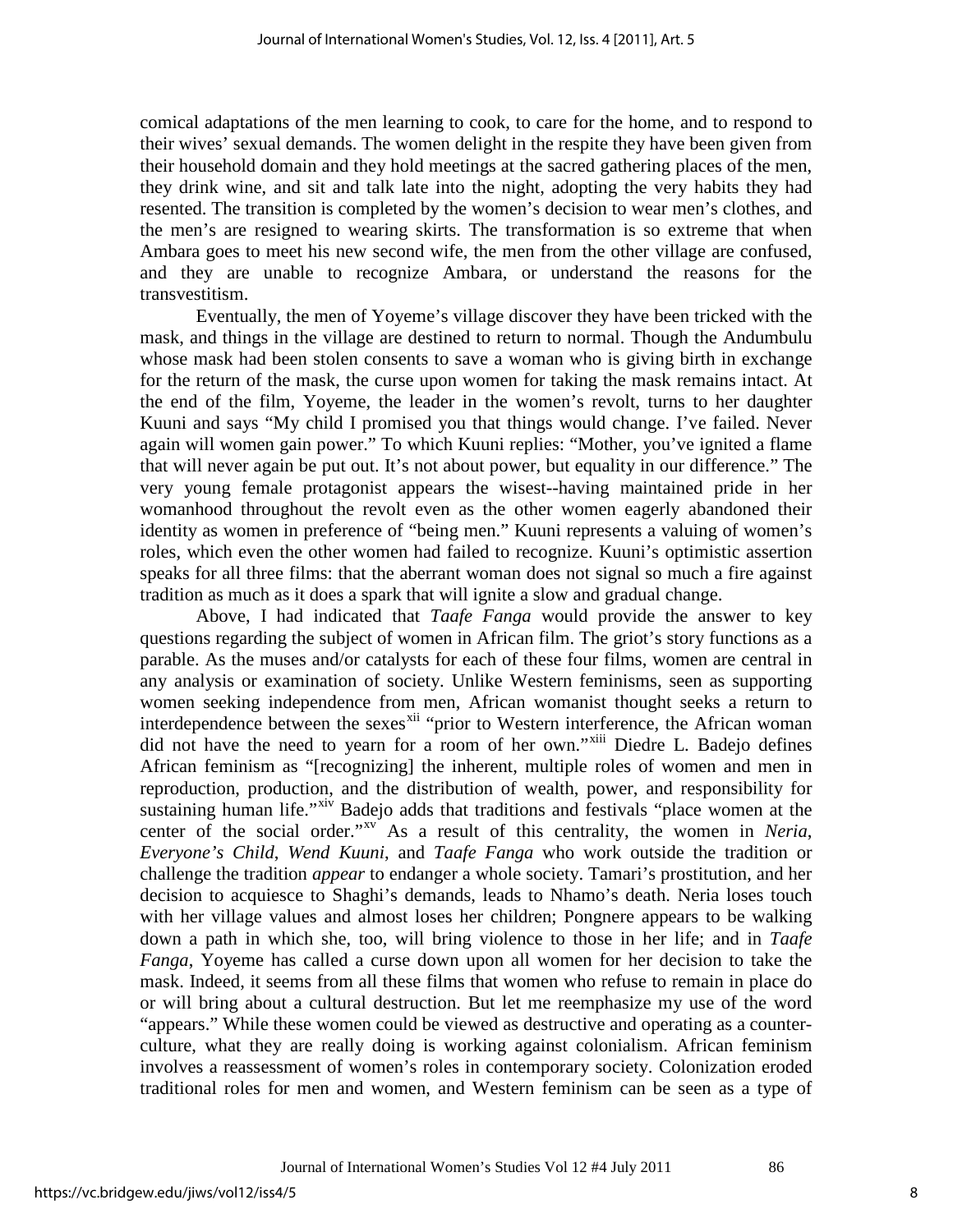imperialism that promotes a relationship between the sexes that will only result in the further destruction of African identity. Gwendolyn Mikell has traced the resistance to Western feminisms expressed by African women as directed "toward what they perceived as attempts by Western academics and activists to co-opt them into a movement defined by extreme individualism. . .and, ultimately, by a hostility to males<sup>"</sup>

Mikell's argument bring to mind Gayatri Spivak's cautionary words in "French Feminism in an International Frame":

> The pioneering books that bring First World feminists news from the Third World are written by privileged informants and can only be deciphered by a trained readership. The distance between "the informant's world," her "own sense of the world she writes about," and that of the non-specialist feminist is so great that, paradoxically, *pace* the subtleties of reader-response theories, here the distinctions might easily be missed.

> This is not the tired nationalist claim that only a native can know the scene. The point that I am trying to make is that, in order to learn enough about Third World women and to develop a different readership, the immense heterogeneity of the field must be appreciated and the First World feminist must learn to stop feeling privileged *as a woman*.<sup>[xvii](#page-18-6)</sup>

Spivak's words serve to remind us [th](#page-18-7)at as in literature, the filmmaker is a privileged informant from the Third World<sup>xviii</sup> whose films have a largely Western influence through 1) the medium of film and physical accessibility of this medium, 2) the funding for this medium, and 3) through the "trained readership" or in this case, trained viewership. Thus if these films are disseminated to a largely Western audience, Western viewers must be aware of the origins of the film and try and localize the theoretical constructions of the films. At the same time, the instructional nature of these films is inherent—in this case, it means these films can create an understanding of African feminism and an opposition to interpreting the films through the lens of Western feminism as indicated by Mikell above.

## **Films as Feminist Texts**

 Now that I have demonstrated how the figure of the aberrant woman functions in these four African films, the question lingers as to whether or not these films are feminist texts. In order to answer this question, I turn again to African feminism. In his essay "Women with Open Eyes, Women of Stone Hammers: Western Feminism and African Feminist Filmaking Practice" Kenneth Harrow offers another way of distinguishing African feminism from Western feminism. He writes:

> For the Europeans such issues as the status of the subject, gender identity, gendered language, patriarchy, and above all oppositionality predominate; for the Africans, feminism is more a concern over gender equality and social or economic justice. One would overturn the club; the other would join it. $x^{xx}$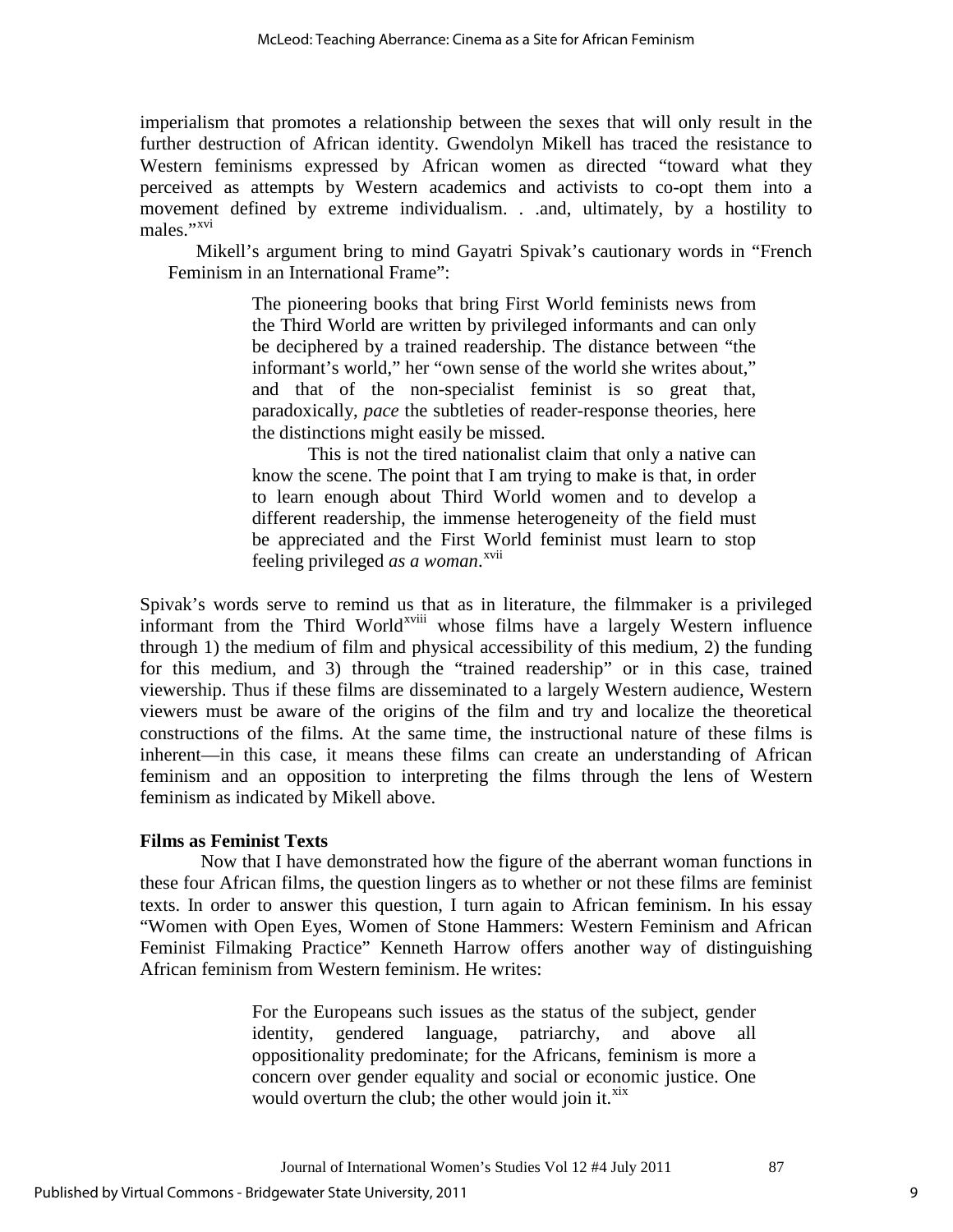Arguably, Harrow's last sentence presents an oversimplification of the goals of Western versus African feminism; afterall, African feminists are not trying to "join" a club, they are instead seeking to re-establish an equal position in a society whose tradition has formerly valued women. African feminists such as Philomena Okeke see the women's movement as much about overthrowing all hegemonies, not just male domination, and thus in postcolonial societies the dominant discourse that must first be overthrown is the colonizer's. In this regard, film becomes a means by which colonialist discourse can be challenged using one of the very forms that was, previously, the vehicle of the colonizer. Still, Harrow's analogy does give some further insight into the divergent paths of these two feminisms. Indeed, as Harrow continues in his essay he identifies that as European feminists seek to uproot the current order and recreate society, African feminists see that "the women's problems lie in an uneven distribution of power, and that that is entirely built into their relations with men. Once power is redistributed, like land, the problems will be solved."<sup>[xx](#page-18-9)</sup> Harrow continues the discussion of African feminism by pointing out that the distribution system of power is not questioned or attacked and indicates instead that in the situation of African feminism, women's goals are to belong to the current order, rather than subvert or overturn order to create a new one.

By applying this theory of belonging to the four African films cited in this essay one can see that the filmmakers certainly fulfill Harrow's depiction of African feminism as well as the other descriptions of African Feminism described above. In both *Wend Kuuni* and *Taafe Fanga*, the women seek to have access to the world in which men are dominant. Pongnere would like to hear stories, herd cattle, and live the less-fettered life of a boy because she sees the male position as being more valued. In *Taafe Fanga*, the women in the village just want to be valued *as women*. In *Neria* and *Everyone's Child*, the feminist message of belonging and social reform is more complex. While Neria is forced to use city/European law to fight the traditional laws of the village, in no manner does this signify a freeing or release for Neria. Her campaign to recover her children is less a revolt against tradition than it is a defense against those who would abuse traditional law. One is led to believe that had Phineas and the rest of Patrick's family acted more honorably, Neria would have been willing to allow tradition to take care of her and her children. Instead, the film shows how colonialism and imperialism has warped the traditional structures of a society. In *Everyone's Child*, Tamari is able to survive without the protection of her Uncle Ozias, and subverts the male-protector structure of her society by using Shaghi to further the education (and implied future independence) of Norah. But Tamari's survival is at great personal cost, demonstrating that while women can survive without patriarchy, the survival is unfulfilling. Rather than creating a discursive strategy for women's independence from men, *Everyone's Child* emphasizes male-female interdependence, and places special significance on the role of the village in nurturing and caring for its members. The film highlights the insufficiency of imported Western ideals advocating the individual's independence. Therefore, according to an African Womanist perspective, none of these films seek to usurp social order or reinvent the place of women.

Still, what of the aberrant women in *Wend Kuuni*? Perhaps the foreboding of Pongnere's actions that might lead her down the destructive paths of the other women can still be seen as a warning to those who refuse to follow the traditional order. Her actions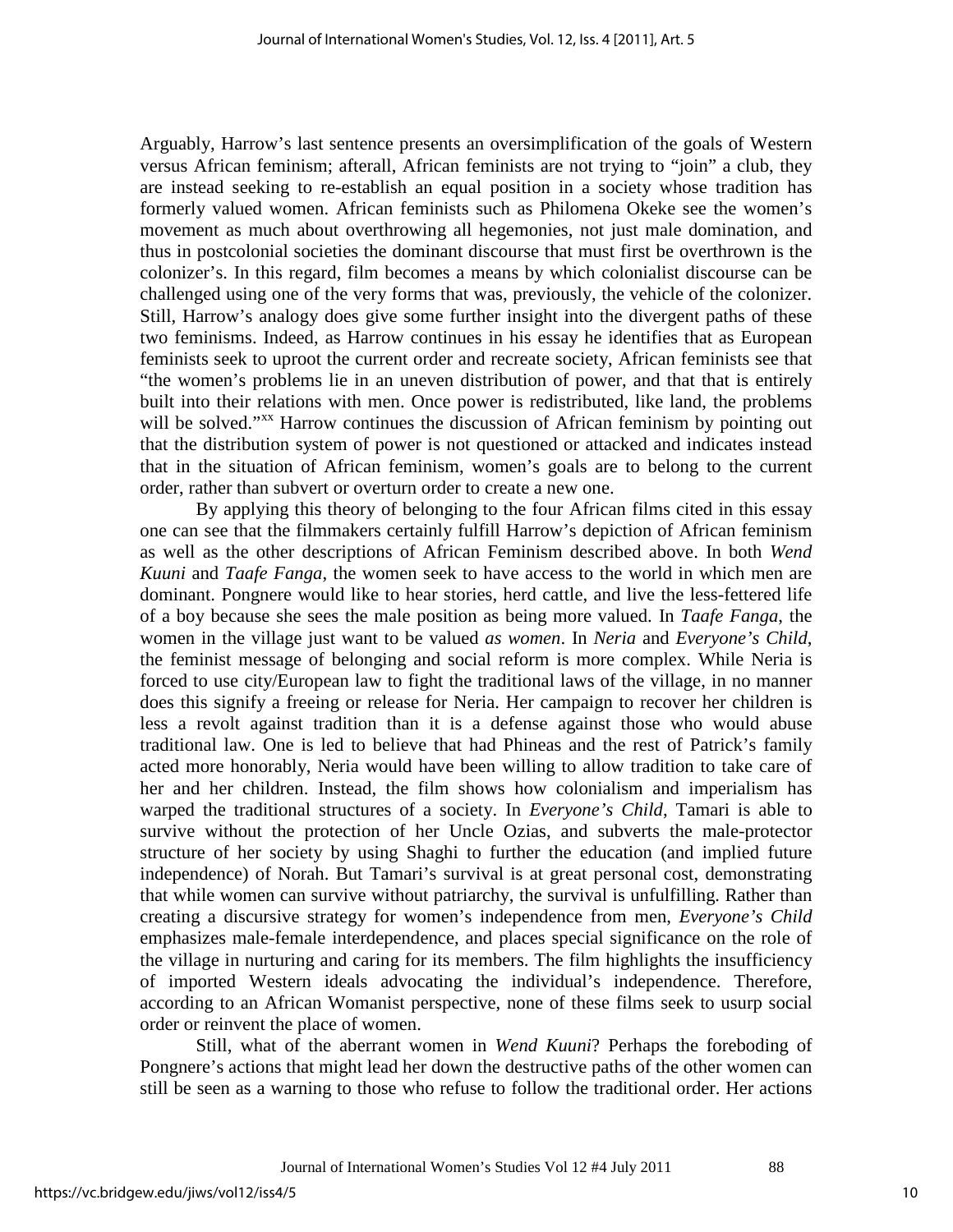can also be seen in a more positive light. Because her aberrance and her action takes place while she is a girl and not a full-grown woman like the other female figures in the film, Pognere can be viewed as an optimistic portrayal of a feminist future. Pognere seeks to be included, to locate the female back in the center of village culture, by symbolically listening to the griot's story along with the men. However, her aberrance can also be interpreted that that warning is directed towards men, as it is men who suffered the consequences of the women's actions when women are neglected, under appreciated or undervalued. When Wend Kuuni's father died and his mother fled the village rather than remarry, she can be said to have acted as a faithful wife in memory of her husband. The film indicates that forcing her to remarry, likely to one of her husband's relatives who would claim the property, was more a desecration by the village of the widow's grief than a sign that Wend Kuuni's mother sought to overthrow social order. Likewise, when the young wife in the village disparages her older husband she can be seen not just as an aberrant woman who refuses to accept traditional order but also as a symbol of the unfairness in a society that marries young women involuntarily.

Manthia Diawara views Pongnere's story as representative of an emerging mythology in African film and literature: the myth of the emancipated daughter. Diawara traces the myth back to Frantz Fanon's analyses of Algerian women during the French Algerian war.<sup>[xxi](#page-18-10)</sup> Diawara also traces the rising myth to the filmmaker Sembene Ousmane creation of a new order."<sup>xxiii</sup> Pongnere's position as a young girl in a restrictive society is and the writer Ngugi Wa Thiong'o who both "use the myth as a metaphor of the liberation struggle of the oppressed majority in Africa."<sup>[xxii](#page-18-11)</sup> Diawara lists the three functions of the myth as "1[\)](#page-18-12) oppressive order; 2) desire to break out; and 3) success and the first function. Timboko and her tirade against a system that forced her to marry an old man also belong to this first function. Pongnere's friendship with Wend Kuuni and her persistency in disobeying her mother's orders mark the second function, a desire to break out. The third function, success and a creation of a new order, is achieved when Pongnere becomes the catalyst by which the audience learns Wend Kuuni's story. Diawara's third function challenges the idea that African Feminism does not operate on the principal of creating a new order. Diawara's paradigm offers the contention that Pongnere's purpose in the film is to present an alternative order. Diawara writes that "The rise of Wend Kuuni and Pongnere above the tradition evokes the desire for a new order which constitutes a preoccupation for African film-makers. . ."<sup>[xxiv](#page-18-13)</sup> However, Diawara continues on to explain that Kabore's film calls for a postcolonial reordering and the feminist assertions that can be read into Pongnere's resistance are merely a metaphorical call for revolution in the state rather than in the role of women:

> Where the griot's narrative is concerned with disorder and the restoration of traditional order, the film-maker wants to transcend the established order and create a new one. . . .The traditional functions more commonly used by the film-makers are those that work to create revolution in the state, not those that restore the status quo.<sup>xxv</sup>

In fact, according to Diawara, the film refutes the status quo because Wend Kuuni's mother will not remarry; the young wife defies her husband, which leads to his death, and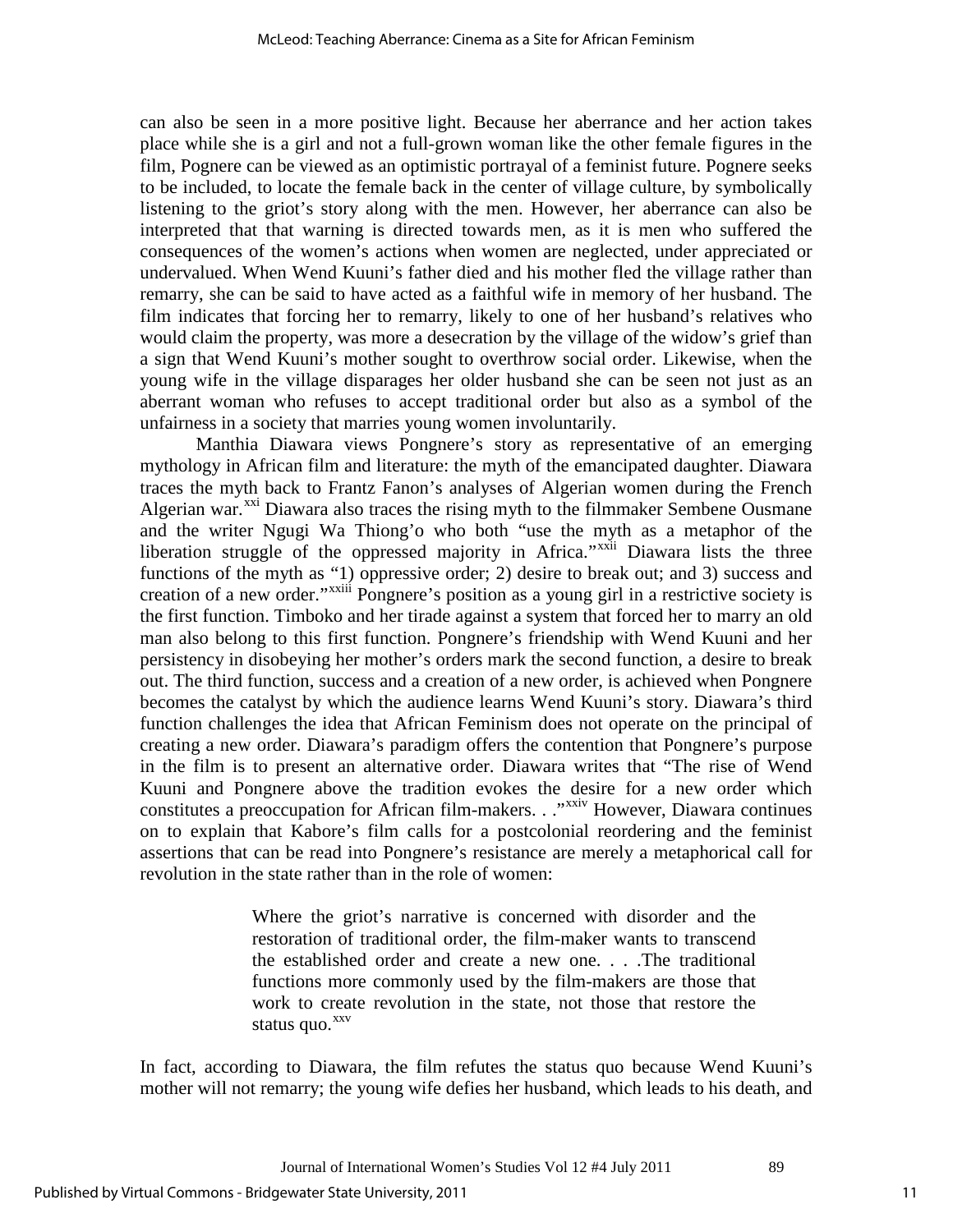Pongnere's refusal to obey all mark dissent and discord within the confines of the current system. However, despite Diawara's argument I disagree with his interpretation that the film urges a new order. Instead, I continue to argue that Kabore presents a story in which aberrancy leads to conflict with issues of equality, but does not seek to establish a change in social or traditional order; the film does not end with indicators of change, nor have the women earlier in the film created an avenue by which the audience may assume Pongnere's destiny will be divergent from theirs.

Finally, when looking at *Taafe Fanga*, the woman who is the catalyst for the griot's story commits no crime through her aberrancy other than choosing to sit where there is space in the room (which happens to be on the men's side) and proving to be stronger than the man who sought to hit her for not answering him. These aberrant women make no attempted coup against the social order; instead, the women seek to regain an equal place in society rather than construct a new one.

The ultimate hope, that women will be valued for their role as women in society, is common to all four films. The feminism inherent in these films is unlike Western feminism in that it assumes an insistence that the sexes do have their separate roles in society and that each sex should be valued because of these differences. But by focusing on the figure of the aberrant woman in African film, this final hope becomes blurred. If, as Elizabeth Mermin writes, "by the time their (African filmmakers') films make it to the theaters in Dakar, they have been altered to cater to the demands of their European producers" how can the audience be sure of the original intent of the filmmaker?<sup>[xxvi](#page-18-15)</sup> Could it be that the Western producers demand an element of (western) feminism in these films and the figure of the rebellious woman, a tropic figure in European literature, resurfaces in the newer literacy of African film? Mermin continues:

> There is a disagreement over exactly how the pressures of production play themselves out. Some filmmakers say that Europe wants films about a romanticized rural Africa that is of no interest to modern urban Africans, some that Europe insists on funding films about the city when every African could tell or would like to hear a story about the village, and others that European producers play with an[d](#page-18-16) create false rural/urban, traditional/modern dichotomies.<sup>xxvii</sup>

Certainly film critics can be sure from Mermin's point of view of the possibility that filmmakers bow to outside funding pressures and incorporate a kind of westernized instructional social agenda when presenting the dichotomies between the sexes. Despite Mermin's skepticism, which appears to fall into the trap of refusing authenticity to African films, one can view these films as constructed to reflect the uncertainty of the "woman question" all over again. But taking Mermin's argument into consideration, one should look to the origins and politics involved in the films discussed above. Mermin's discussion of Senegalese cinema is applicable to the cinema of Zimbabwe (*Neria*, *Everyone's Child*), Burkino Faso (*Wend Kuuni*) and Mali (*Taafe Fanga*). Each of these nations shares in the struggle of establishing a national, post-colonial cinema.

*Neria*'s distribution and marketing has been handled recently by Zimbabwean communications organization, International Video Fair (IVF), and the Australian Agency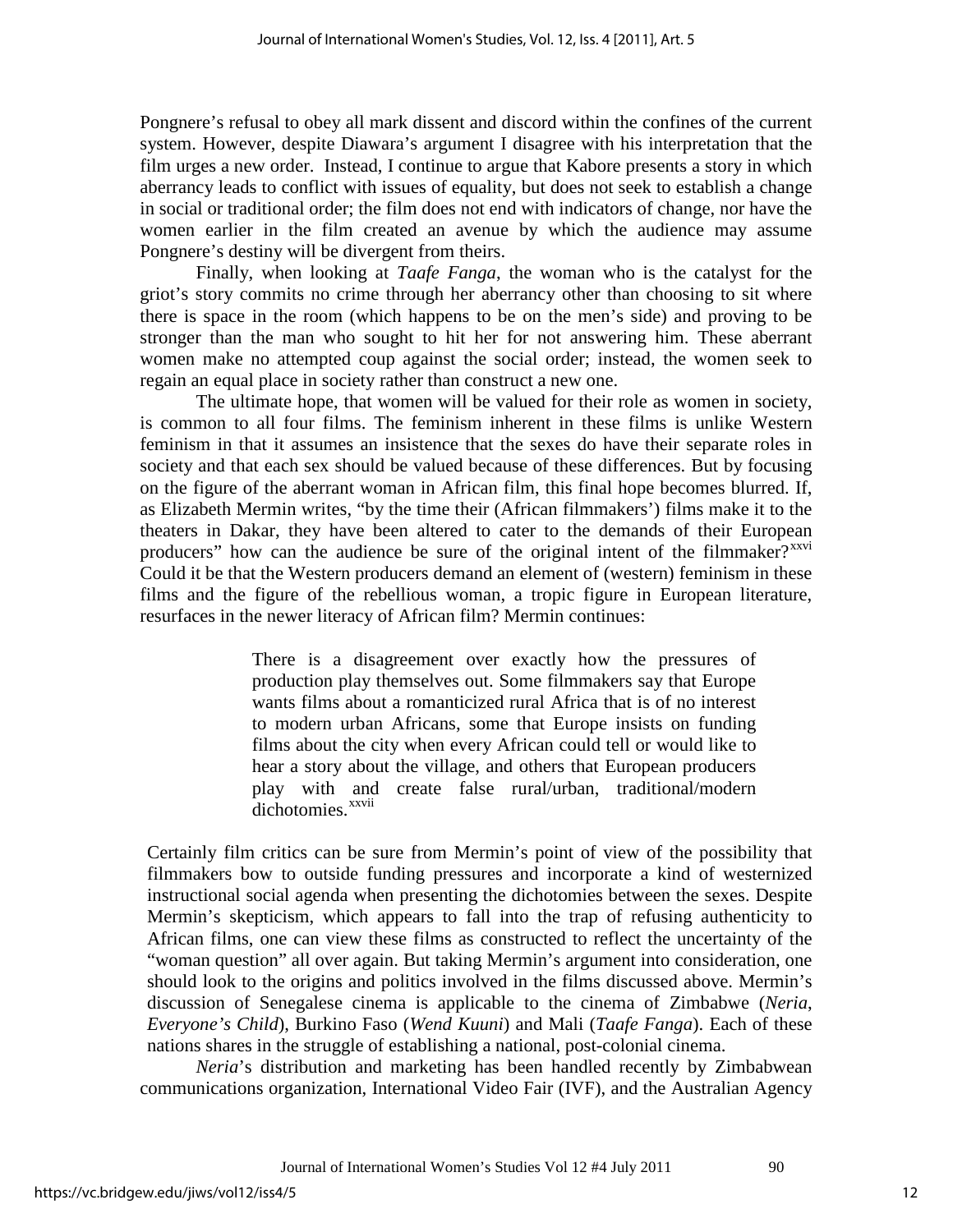for International Development as part of an initiative aimed at educating Zimbabweans about inheritance laws and making wills. Distribution has long been the challenge in sub-Saharan Africa. With little government support and even less of an internal film industry, directors and producers of African cinema have had to rely on the support of outside agencies. One can argue that *Neria* is widely distributed and has gained an enormous viewership not for its artistic merit but because the instructional quality serves a governmental and humanitarian purpose that outside agencies will support. The automatic question surfaces: "if there is not instructional value, will a film still find a distributor?" The answer is probably yes, but it will be more difficult and have a smaller audience.

Generally speaking, African filmmakers do not have the superior funding resources that Western distributors have. As a result, Third World filmmakers and African filmmakers have tried to ally themselves to create a force that will improve the distribution of their films. At the Assembly of the Third World Film-Makers Meeting held in Algeria in 1973, filmmakers agreed that the role of Third World cinema is to promote culture through films, and that these films " are a weapon as well as a means of expression for the development of the awarene[ss](#page-18-17) of the people, and that the cinema falls within the framework of the class struggle."<sup>xxviii</sup> Several other organizations have formed as a grassroots effort to support African filmmakers, including international film festivals that some filmmakers say might encourage imitation of Western cinema in an attempt to win festival awards and become successes in the European box office.<sup>[xxix](#page-18-18)</sup> Maintaining economic independence is difficult for African filmmakers as they must oftentimes depart from aestheticism and choose between making a profit on the film --again, success at the (Western) box office--or at least making a "contribution to freedom"[xxx](#page-18-19) and creating a film that, while not necessarily popular, does further the humanitarian or cultural cause of his or her nation.

In the cases of *Neria* and *Everyone's Child*, Media for Development Trust (a nonprofit Zimbabwean organization that seeks to promote development through "so[ci](#page-18-21)ally conscious" productions[\)](#page-18-22)<sup>[xxxi](#page-18-20)</sup>, the British Overseas Development Administration<sup>xxxii</sup> and<br>DI AN International<sup>xxxiii</sup> assisted in the production and funding of these films. Each of PLAN International<sup>xxxii</sup> assisted in the production and funding of these films. Each of these organizations has a different agenda, all are associated with encouraging development and poverty-relief. But having these organizations as "backers" for the film must have included a price, such as the inclusion of instructional didacticism discussed at the beginning of this chapter. Understanding who provides funding for the films gives the viewer clues as to its production and whether or not certain controls were exerted over the film director. Freedom to create films without incorporating the politics or position of those funding its development is a luxury in any country, but it is especially important when viewing African cinema in light of colonialism. In the case of Dangarembga's films, funding originates from the West, the very West with whom her characters engage as they try to (re)place themselves in their own cultures.

#### **Conclusion**

In concluding this article, I must revisit Ukadike's fourth assumption pertaining to the goals of Third World Cinema, the development of a "new film language." In "Resolutions of the Third World Film-makers' Meeting, 1973," participants agreed in their final report that cinema should not be considered separate from the culture inherent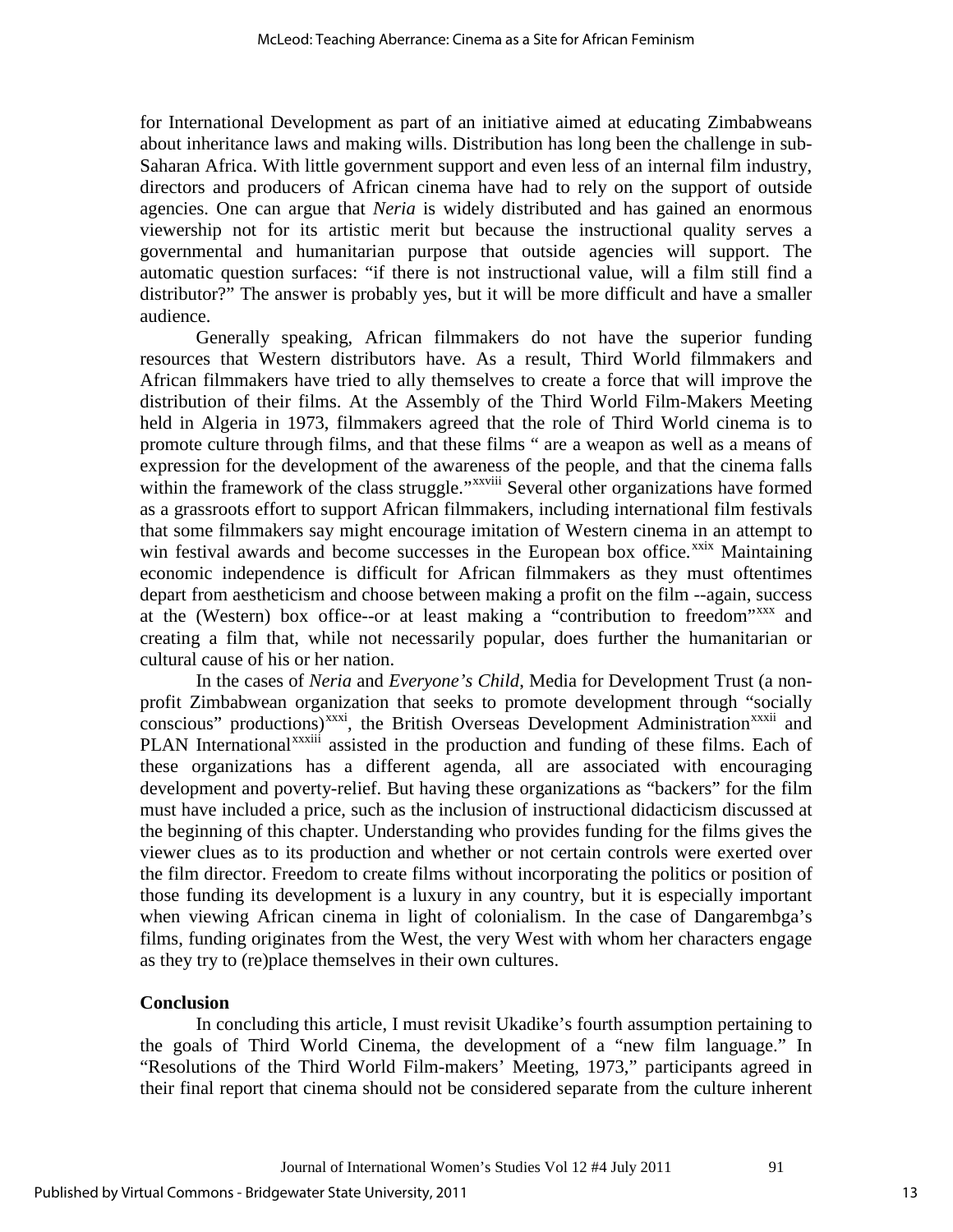in their respective countries. Rather, cinema draws upon the everyday realities and cultural methods of expression that compose their countries and should be used as a way to restrain the information media and prevent its propagation of negative cultural constructions (i.e. colonial constructions privileging the west) that interfere with the reclamation of national or cultural identity. The new film language should speak of cultural development, be understandable to the proletariat, and aim to create a language of inclusion that refutes imperialism and the internal alienation it causes and instead fosters economic, social and political development.<sup>xxxiv</sup>

African filmmakers see cinema as the solution to the post-colonial, postindependence crisis of national identity experienced by many African nations. The actions of a filmmaker to be independent of foreign (western) financial support and outside the locus of the former colonizer's control becomes a symbolic gesture that speaks to the independence struggle embodied by their home nations. Just as the filmmaker seeks independence from the West and western aesthetics, so must the nation struggle to free itself from western cultural imperialism.<sup>[xxxv](#page-18-24)</sup>

Teshome H. Gabriel calls the cinema produced by Third World filmmakers "Third Cinema" and calls it "a soldier of liberation" in those areas where the battle for history is in process. Gabriel writes "the impetus of Third Cinema was and continues to be participatory a[n](#page-18-25)d contributive to the struggles for the liberation of the peoples of the ThirdWorld."<sup>xxxvi</sup> Gabriel identifies a second area of struggle as those nations or regions where inhabitants battle over their cultural i[d](#page-18-8)entity. In both arenas, Third Cinema<sup>xxxvii</sup> offers the opportunity to "recover popular memory and to activate it." XXXVIII According to versions of written history that are privileged by the imperialist.<sup>xxxix</sup> [T](#page-18-27)hird Cinema taps Gabriel, part of the power of Third Cinema lies in its ability to help the colonized or marginalized the opportunity to distinguish between cultural memory and official into cultural memory and offers an alternative to the hegemony's construction of the marginalized Other (native population) and furthers the goal of social revolution and the development of "radical consciousness."

Based on the conceptions of Third Cinema and Third World filmmakers, African cinema, and the films examined,vocalize a reawakening of cultural identity. Will Neria ever have that feeling of belonging to a village community? Will her children be raised without the strong sense of history and tradition that their cousins who live in the village must have? Will Tamari develop HIV? Do Itai or Norah have a future? Is Pongnere doomed by her aberrance to be a marker of male-oriented tragedy? Will the village women in *Taafe Fanga* even have the sense of once again being valued as women, with a productive, worthy role in society? Each of these four films opens the debate of the nature of what it is to be women and at the same time reflects the continued burden of colonialism and imperialism on newly independent nations. Each filmmaker calls to the attention of his or her audience the importance of cultural reclamation in the face of lingering imperialism and neocolonial controls. The films and the filmmakers seek to bring about a "transformation of society" that is both radical and revolutionary in its quest to decolonize the mind of its African viewers and challenge the aesthetics of cinema production to aid in the development of Africa culturally, socially and economically.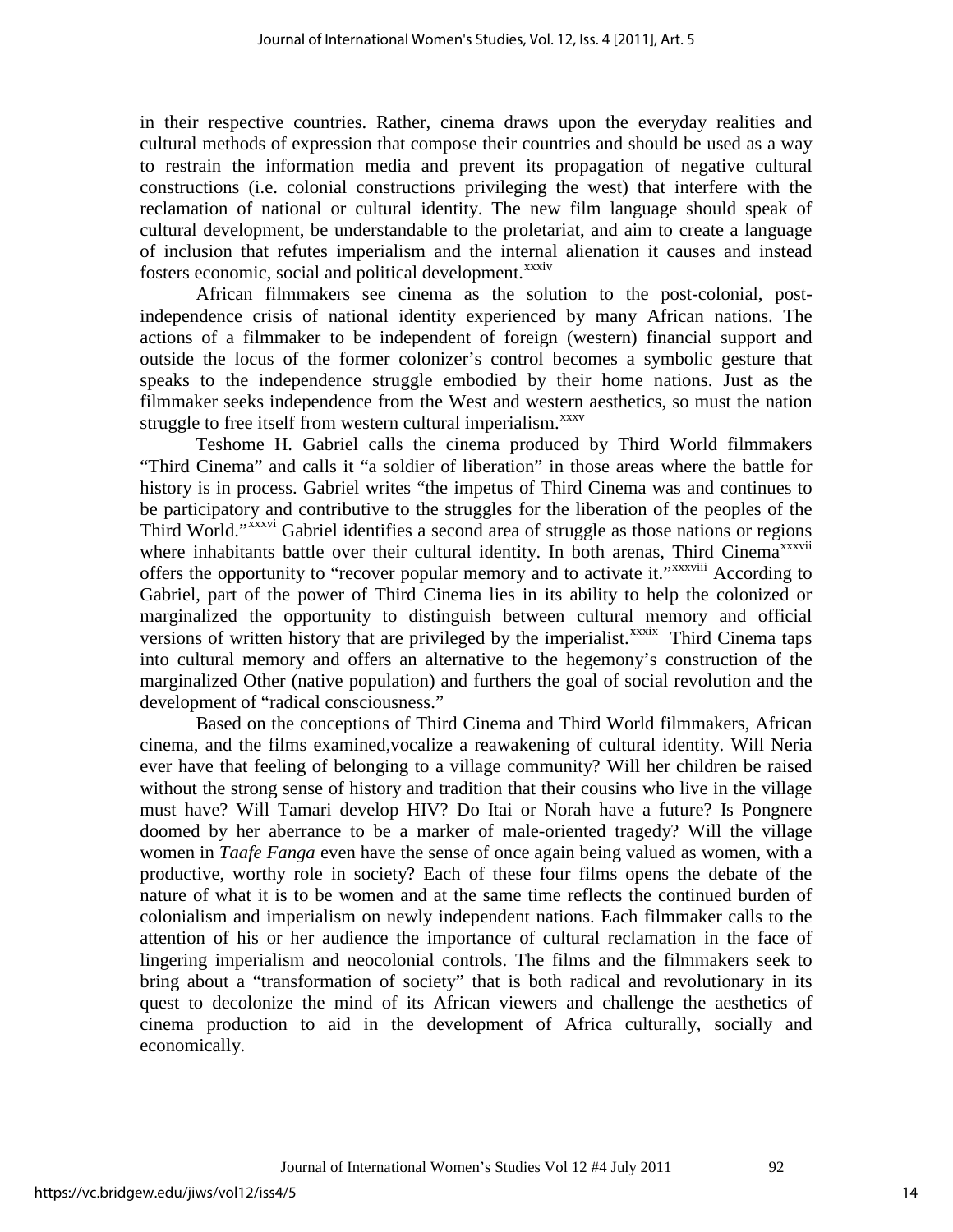### **Bibliography**

- Badejo, Diedre L. "African Feminism: Mythical and Social Power of Women of African Descent." *Research in African Literatures* 29, no. 2 (Summer 1998): 94-111.
- Dangarembga, Tsitsi. *Everyone's Child*. (1996).
- Diawara, Manthia. "Oral Literature and African Film: Narratology in *Wend Kuuni*." In *Questions of Third Cinema*, edited by Jim Pines and Paul Willemen, 199-211. London: British Film Institute: 1989.

Drabo, Adama. *Taafe Fanga*. (1997).

- Gabriel, Teshome H. "Third Cinema as Guardian of Popular Memory: Towards a Third Aesthetics." In *Questions of Third Cinema*, edited by Jim Pines and Paul Willemen, 53-64. London:British Film Institute, 1989.
- Harrow, Kenneth W. "Women With Open Eyes, Women of Stone and Hammers: Western Feminism and African Feminist Filmmaking Practice." In *African Cinema,*  edited by Kenneth W. Harrow, 225-240. Trenton, New Jersey: African World Press, 1999.
- Hondo, Med. "What is Cinema for Us?" *Framework II* (Autumn 1979). Rpt. in *African Experiences of Cinema*, edited by Imruh Bakari and Mbye Cham, 29-41. London:British Film Institute, 1996.
- Kabore, Gaston. *Wend Kuuni*. (1987).
- Kalu, Anthonia C. "Women and the Social Construction of Gender in African Development." *Africa Today 43*.3 (July-Sep 1996): 269-289. http://infotrac.galegroup.com.
- Mawuru, Godwin and Tsitsi Dangarembga. *Neria.* (1992).
- Mermin, Elizabeth. "A Window on Whose Reality? The Emerging Industry of Senegalese Cinema." In *African Cinema,* edited by Kenneth W. Harrow, 201-221. Trenton, New Jersey: African World Press, 1999.
- Mikell, Gwendolyn. "African Feminism: Toward a New Politics of Representation." *Feminist Studies* 21, no. 2 (Summer 1995): 405-425.
- "Resolutions of the Third World Film-Makers' Meeting, Algiers, Algeria, 1973." In *African Experiences of Cinema*, edited by Imruh Bakari and Mbye Cham. London: British Film Institute, 1996.
- Shaka, Femi Okiremuete. "Instructional Cinema in Colonial Africa: An Historical Reappraisal." *Ufahamu* 27, no.1-3 (1999): 27-47.
- Shaka, Femi Okiremuete. "The Politics of Cultural Conversion in Colonialist African Cinema." *CineAction* 37, (June, 1995): 51-76.
- Spivak, Gayatri Chakravorty. "French Feminism in an International Frame." *Yale French Studies* 62, (1981), 154-184.
- Teno, Jean-Marie. "Freedom: The Power to Say No." Translated by Paul Willemen. In *African Experiences of Cinema*, edited by Imruh Bakari and Mbye Cham, 70-71. London: British Film Institute, 1996. 70-71. Trans. Of *Cinéma et Liberté*, FESPACO '93 (Paris and Dakar: Présence Africaine, 1993).
- Ukadike, Nwachukwu Frank. *Black African Cinema*. Berkley: University of California Press, 1994.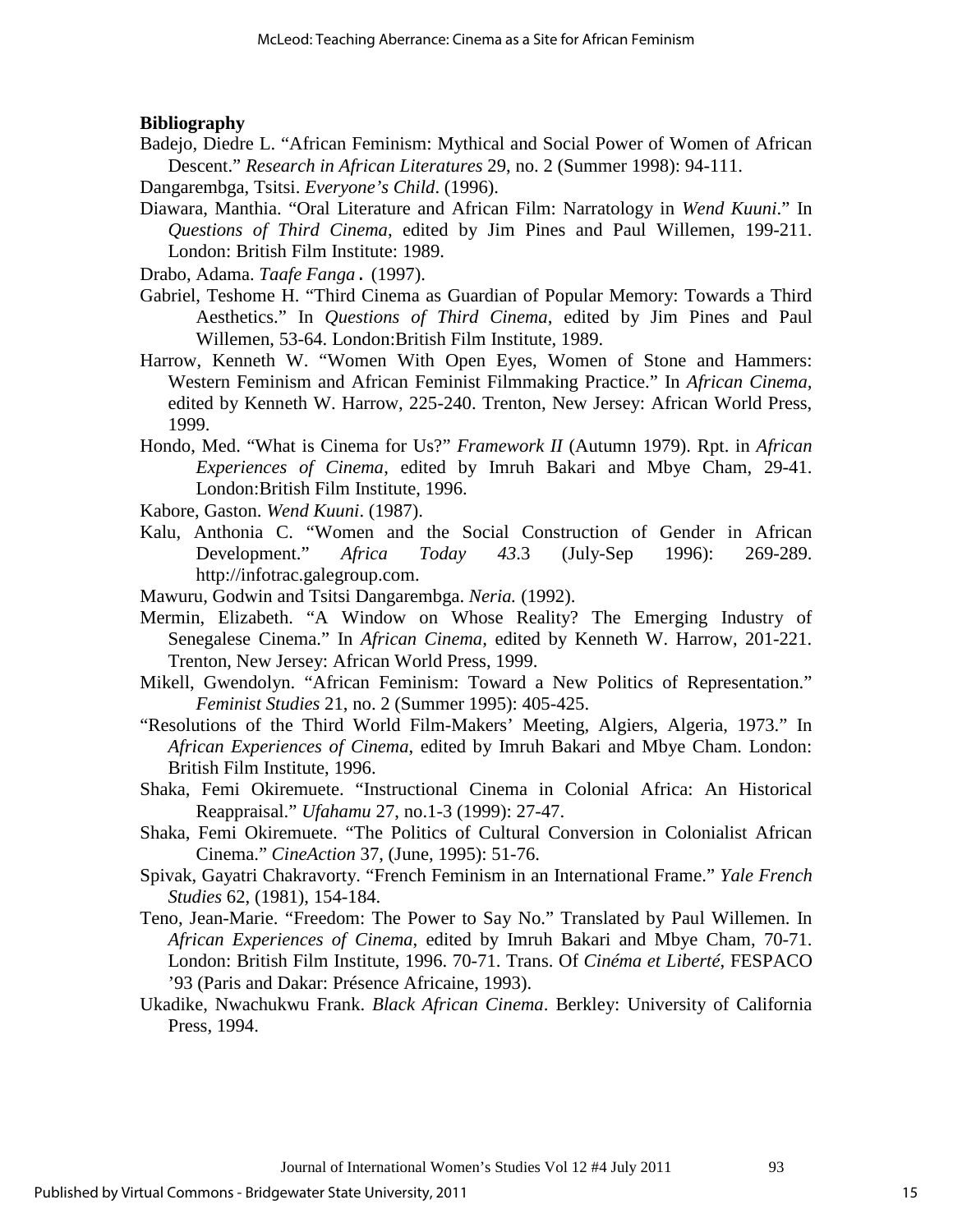## **END NOTES**

<span id="page-16-0"></span><sup>i</sup> Med Hondo, "What is Cinema for Us?" *Framework II* (Autumn 1979). Rpt. in *African Experiences of Cinema*. ed. Imruh Bakari and Mbye Cham (London:British Film Institute, 1996), 40.

<span id="page-16-1"></span>ii Ibid.

<span id="page-16-2"></span>iii For a description of the term "colonialist cinema" see Femi Okiremuete Shaka, "The Politics of Cultural Conversion in Colonialist African Cinema," *CineAction* 37 (June 1995):51-76.

<span id="page-16-3"></span>iv Shaka differentiates between "colonialist cinema" and "colonial, instructional cinema." He defines colonial instructional cinema as "an educational practice dedicated to teaching Africans modern methods of doing things." Femi Shaka Okiremuete, "Instructional Cinema in Colonial Africa: An Historical Reapprisal," *Ufahamu* 27, no. 1-3 (1999): 28, 44.

<span id="page-16-4"></span><sup>v</sup> Shaka, "Instructional," 41.

<span id="page-16-5"></span> $v$ <sup>i</sup> Ibid., 43.

vii Ibid.

viii In his introduction to *Black African Cinema*, Nwachukwu Ukadike writes: "A close examination of this [black African] cinema reveals that colonialism, neocolonialism, and their social and political issues dominate its themes. Such trends derive from the Third World cinema's seeking to: '(1) decolonize the mind; (2) contribute to the development of a radical consciousness; (3) lead to a revolutionary transformation of society; and (4) develop new film language with which to accomplish these tasks.'" Nwachukwu Frank Ukadike, *Black African Cinema*. (Berkley: University of California Press, 1994), 7.

ix Ukadike alludes to Ngugi wa Thiong'o's canonical postcolonial text, *Decolonising the Mind,* in which Ngugi discusses the effect of imperialism on Africa and African cultures, see Ngugi wa Thiong'o, *Decolonising the Mind:The Politics of Language in African Literature*. (London : J. Currey ; Portsmouth, N.H. : Heinemann, 1986).

<sup>x</sup> Ukadike, *Black African Cinema*, 7.

 $x_i$  I refer to a term used to describe traditional Shona inheritance laws in which the male relatives of the deceased husband could inherit the deceased's wife, children, and, in the case of *Neria*, property.

xii Diedre L. Badejo, "African Feminism: Mythical and Social Power of Women of African Descent," *Research in African Literatures* 29, no. 2 (Summer 1998): 94-111. and Anthonia C. Kalu, "Women and the Social Construction of Gender in African Development," *Africa Today* 43 no. 3 (July-Sep 1996): 269-289.

xiii Kalu, "Social Construction," par. 16.

xiv Badejo, "African Feminism," 94.

xv Ibid.

<sup>xvi</sup> Gwendolyn Mikell, "African Feminism: Toward a New Politics of Representation." Feminist Studies 21 no. 2 (Summer 1995), 406.

xvii Gayatri Chakravorty Spivak, "French Feminism in an International Frame," *Yale French Studies* 62, (1981): 156-157.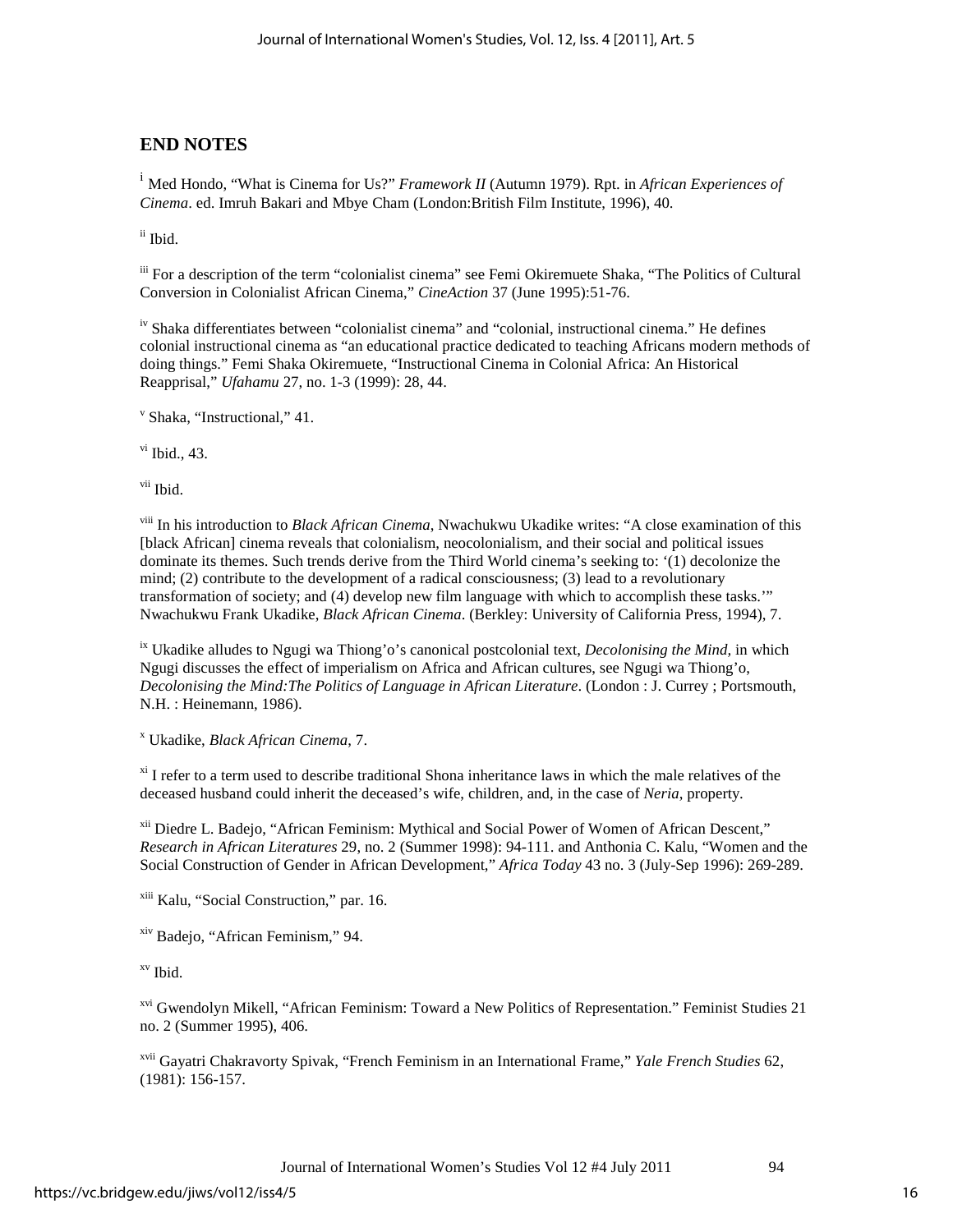<sup>xviii</sup> I use the term "Third World" with misgivings and recognize the problematic connotations of this terminology. However problematic, "Third World" is a term used by Gayatri Spivak and others cited in this paper and is employed for the sake of consistency.

xix Kenneth W. Harrow, "Women With Open Eyes, Women of Stone and Hammers: Western Feminism and African Feminist Filmmaking Practice," in *African Cinema*, ed. Kenneth W. Harrow, (Trenton, New Jersey:African World Press, 1999), 226.

xx Ibid., 231.

 $\overline{a}$ 

xxi Manthia Diawara, "Oral Literature and African Film: Narratology in Wend Kuuni," in *Questions of Third Cinema*, eds. Jim Pines and Paul Willemen. (London: British Film Institute, 1989), 203.

xxii Ibid.

xxiii Ibid.

 $xxiv$  Ibid., 206.

<span id="page-17-0"></span>xxv Ibid.

<span id="page-17-1"></span><sup>xxvi</sup> Elizabeth Mermin, "A Window on Whose Reality? The Emerging Industry of Senegalese Cinema," in *African Cinema*, ed. Kenneth W. Harrow. (Trenton, New Jersey: African World Press, 1999), 205.

xxvii Ibid., 205.

xxviii "Resolutions of the Third World Film-Makers' Meeting, Algiers, Algeria 1973," in *African Experiences of Cinema*, eds. Imruh Bakari and Mbye Cham (London:British Film Institute, 1996): 17-24.

<span id="page-17-2"></span>xxix Jean-Marie Teno, "Freedom: The Power to Say No," trans. Paul Willemen, in *African Experiences of Cinema*, eds. Imruh Bakari and Mbaye Cham (London:British Film Institute, 1996), 71.

<span id="page-17-3"></span> $xxx$  Ibid., 71.

<sup>xxxi</sup> Media for Development Trust is a non-profit organization that works closely with organizations from South Africa, the United Kingdom and the United States.

<sup>xxxii</sup> The British Overseas Development Administration is run by a branch of the British government called the Department for International Development. While the aim of this governmental organization is to decrease world poverty and to support sustainable development, it is important to remember that as a branch of the British government it necessarily must support the political aims and goals of the United Kingdom.

xxxiii PLAN International is a child-focused non-profit international aid organization that seeks to help children living in poverty.

xxxiv "Resolutions," 21.

xxxv Ibid.

xxxvi Teshome H. Gabriel, "Third Cinema as Guardian of Popular Memory: Towards a Third Aesthetics," in Questions of Third Cinema, eds. Jim Pines and Paul Willemen. (London:British Film Institute, 1989), 55.